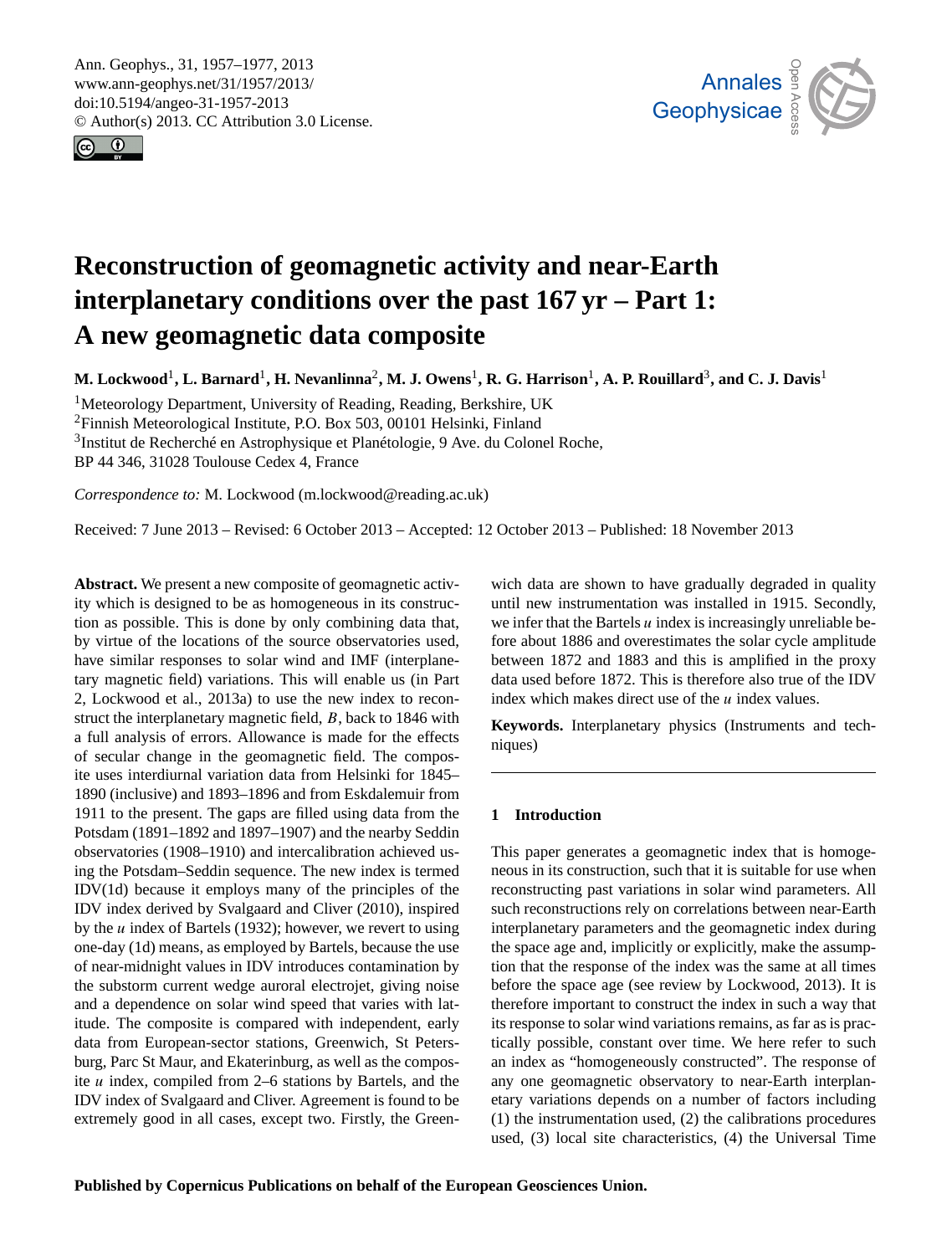(UT), (5) the geographic latitude, (6) the Solar Local Time (SLT), (7) the Magnetic Local Time (MLT) and (8) the geomagnetic latitude. Important UT dependencies arise because of the offsets between the geomagnetic and rotation axes of the Earth which influences factors such as the magnetic shear across the dayside magnetopause for a given interplanetary magnetic field (Russell and McPherron, 1973; Russell, 1989; Nowada et al., 2009) and the degree of bending of the midtail of the magnetosphere (Kivelson and Hughes, 1990). The geographic latitude and SLT are factors because of the spatial distribution of EUV (extreme ultraviolet)-generated ionospheric conductivities (e.g. Moen and Brekke, 1993; Wallis and Budzinski, 1981) and of thermally driven winds in the thermosphere (e.g. Brum et al., 2012; Yamazaki et al., 2011) and the MLT and geomagnetic latitude determine the location of the station relative to key influential parts of the near-Earth current systems such as the magnetospheric ring current and the substorm current wedge auroral electrojet (see review by Lockwood, 2013). To ensure that the combination of factors 4–8 stay as constant as possible, the spatial distribution of stations employed should change as little as possible. In the absence of continuously operating observatories over the full period, data from stations with similar responses to interplanetary changes should be splined together into a composite and factors 1–3 require that robust intercalibrations are used. However, even where we have continuous data from one geographic location, the secular change in the geomagnetic field means that there are long-term drifts in its magnetic coordinates, changing the response to solar wind forcing and changing quiet time thermospheric winds and geomagnetic disturbances (Cnossen and Richmond, 2013). Long-term change in Earth's magnetic moment influences the solar wind–magnetosphere coupling efficiency (Stamper et al., 1999). Allowance for the effect of the change in stations' geomagnetic coordinates requires use of a historic geomagnetic field model and the development of an algorithm to remove the effects of the secular drifts. To understand these issues in more detail we here look at existing long-term geomagnetic indices.

## **1.1 The** aa **index**

For many years, the only available long-term record of geomagnetic activity was the aa index, compiled for 1868–1968 by Mayaud (1971, 1972, 1980) and subsequently continued to the present day. This is a "range" index, meaning that it is based on "k indices" which, in turn, are derived from the range of variation of the horizontal component of Earth's field  $(H)$  detected by ground-based magnetometers in 3 h intervals. To compile aa, Mayaud used two antipodal stations, one in southern England one in Australia; however, to obtain continuous sequences, data from three observatory sites were needed in both hemispheres. For the Northern Hemisphere the sites used were Greenwich (1868–1925), Abinger (1926– 1956) and Hartland (1957–present), and for the Southern Hemisphere they were Melbourne (1868–1918), Toolangi (1919–1979) and Canberra (1980–present). In most cases, the site changes were necessary because urbanisation around the original observatories greatly increased the noise level and/or changed their magnetic properties. In each case, available overlap data were used to intercalibrate the data sequences. The Northern and Southern Hemisphere data yield  $aa_N$  and  $aa_S$ , respectively, and  $aa$  is the arithmetic mean of the two. Mayaud intended  $aa$  to be used on annual timescales and showed that its annual means correlated exceptionally well with  $Ap$  which is a range index compiled from 11– 13 stations in the Northern Hemisphere (plus Eyrewell and Canberra, or their equivalents, in the south) since 1936. An extension of aa back to 1846 was made by Nevanlinna and Kataja (1993) using the range  $k$  index data from the Helsinki Observatory.

The most interesting feature of aa is that it shows a significant upward drift throughout most of the 20th century (comparable to modern solar cycle amplitudes). It has been argued that this was caused by either secular change in the geomagnetic field site or instrument changes or station intercalibration errors. There are indeed a great many ways in which a magnetometer site's characteristics can change: these include changes in the local water table, the installation of nearby power lines, railways and tramways and constructions with considerable metallic content. However, none of these potential errors provides a viable explanation of most of the upward drift in aa. Much of the rise is seen after 1936 and is also found in the  $Ap$  index which uses stations at all longitudes (and so the secular change in the geomagnetic field has caused some to rise and some to fall in geomagnetic latitude). Using the IGRF model of the geomagnetic field, Clilverd et al. (1998) pointed out that the Northern Hemisphere aa stations have drifted about 4◦ equatorward in geomagnetic latitude since 1900 whereas the Southern Hemisphere stations have drifted about  $2°$  poleward, yet  $aa_N$  and  $aa_S$  show very similar behaviour, both in their solar cycle variations and their long-term drift (Lockwood, 2003; Love, 2011). This is not to say that the Northern and Southern Hemisphere stations give identical data and are perfectly intercalibrated (e.g. Love, 2011). It is now generally agreed that there is a calibration error in the standard version of aa (as stored in many data centres) associated with the move of the Northern Hemisphere station from Abinger to Hartland in 1957 and that this accounts for 25 % of the rise in aa before the start of the space age, leaving 75 % due to changes in the Sun (see review by Lockwood, 2013). However, many of the other differences are apparent only on timescales below 1 yr (and Mayaud never intended *aa* to be used on anything shorter than annual timescales). The majority of the long-term drift in aa cannot be attributed to site changes, nor to the intercalibration of stations, nor to changes in the sensitivity of the stations in both hemispheres (Clilverd et al., 1998; Love, 2011). Stamper et al. (1999) analysed all the potential factors that could have induced the solar cycle variations and long-term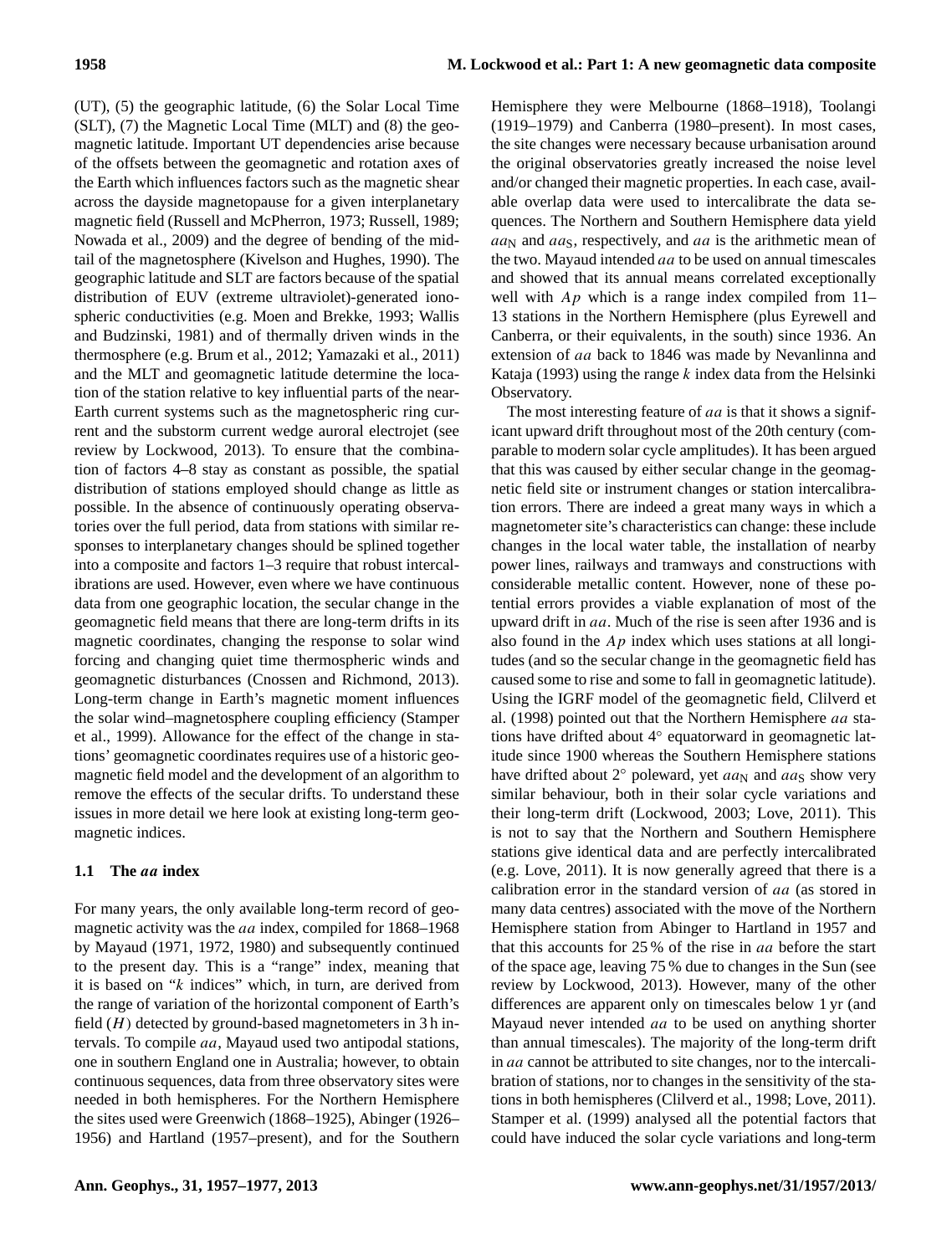drift in *aa* since the start of the space age and concluded that the only viable explanation was variation in near-Earth interplanetary space caused by changes in the solar corona. The debate about the potential for long-term changes in aa, comparable in magnitude to the solar cycle amplitude, has been dramatically ended by the recent "exceptional" solar minimum (Lockwood, 2010). A decline in solar and geomagnetic activity since 1985 was noted by Lockwood (2003) and the low solar minimum between cycles 23 and 24 was a continuation of that decline, such that by 2013, the 22 yr mean in aa has fallen by almost a full solar cycle amplitude and most of the rise between 1900 and 1985, has already been matched by the fall since 1985 (Lockwood et al., 2012).

Note that Mayaud had data available to him that he did not employ in the *aa* index (including, for example, the data that was used to compile the multi-station  $Ap$  index after 1936). The reason he did not use these other data was because to do so would have rendered the *aa* index inhomogeneous in its construction. Instead, Mayaud used just one site in southern England and one site in southern Australia throughout the 1868–1968 interval he studied.

The *aa* index has been used by several authors to make deductions about long-term change in the solar wind (Feynman and Crooker, 1978, Lockwood et al., 1999; Lockwood et al., 2009). Such reconstructions are the subject of Part 2 (Lockwood et al., 2013a). However, range indices, such as aa, are not easily re-generated for historical data and cannot be derived from most of the data stored in observatory yearbooks. Even when paper records of historic magnetograms are available, factors such as shrinkage of the paper charts with time can make their scaling not straightforward. Hence there have been recent attempts to generate geomagnetic indices from hourly means of data or hourly samples ("spot values") which were often recorded in the observatory yearbooks. Three examples of this are the median index m, as implemented by Lockwood et al. (2006b) and used by Rouillard et al. (2007); the inter-hour variability (IHV) index proposed by Svalgaard and Cliver (2007) and Svalgaard et al. (2003); and the interdiurnal variation (IDV) index introduced by Svalgaard and Cliver (2005) (hereafter SC05), and developed by Svalgaard and Cliver (2010) (hereafter SC10). These indices, and IDV in particular, have opened up the application of many historic data and, as a result, the aa index is no longer the only centennial record of geomagnetic activity.

## **1.2 The IHV index**

The IHV index was proposed by Svalgaard et al. (2004) and developed by Svalgaard et al. (2003) and Svalgaard and Cliver (2007). It provides an example of how the need for robust and accurate correlations of data from different stations can conflict with the requirement for homogeneous index construction. IHV for a given station is defined as the sum of the absolute values of the difference between hourly means for a specified geomagnetic component from

1 h to the next over the 7 h interval around local midnight. Lockwood (2013) showed that IHV, like *aa*, depends on  $BV<sup>2</sup>$  (where *B* is the near-Earth interplanetary magnetic field strength and  $V$  is the solar wind speed) because it is strongly influenced by the substorm current wedge. Hence it is valid to compare aa and IHV. The original form of IHV by Svalgaard et al. (2004) was homogeneous in its construction because it used just two stations in close proximity (Cheltenham and Fredericksburg) and hence the only inhomogeneity is the secular drift in the geomagnetic coordinates of these stations. However, the overlap of the operation of these two stations is just three quarters of 1 yr (1956) and the intercalibration between the two used by Svalgaard et al. (2004) was so poor that they attributed all of the long-term change in aa to a calibration error in aa of over 8 nT (around 1957, i.e. the same time as the larger calibration glitch in the original IDV) and so wrongly concluded that there was no change at all in solar and interplanetary magnetic fields. Using other stations, Mursula et al. (2004) found that the calibration of this original version of IHV was indeed poor and so Svalgaard et al. (2003) revised their estimates using more stations (lowering their estimate of the calibration error in  $aa$  to  $5.2 \text{ nT}$ and so acknowledging for the first time that at least some of the drift in aa was solar in origin). However, Mursula and Martini (2006) showed that about half of this difference was actually caused by an inhomogeneity in the IHV data series, namely that Svalgaard et al. (2003) had used spot values for the early years and hourly means in later years. This was corrected by Svalgaard and Cliver (2007), who revised their estimate of the calibration error in *aa* further downward to 3 nT (showing 75 % of the drift in aa is of solar origin). The use of spot values was an obvious inhomogeneity in the construction of IHV that caused a major and obvious error in reconstructing interplanetary conditions. However there is a more subtle second inhomogeneity introduced by the use of many stations to overcome the calibration problem and that is the spatial distribution of the stations employed changes with time and, as noted for IHV by Mursula and Martini (2006), the geomagnetic response of the index depends on the station's location. Hence using variable distributions of stations introduces changes in the index response to interplanetary variations. Thus the initial version of IHV was homogeneous in its construction, but it contained a major calibration error. Later versions of IHV use more stations to reduce such calibration errors but, because the distribution and number of station changes with time, the index is no longer homogeneous in construction. This means that the response to changes in near-Earth interplanetary space will have changed and so we cannot have confidence that correlations derived in the space age are equally valid at earlier times. In this way, inhomogeneities in the construction of the geomagnetic index introduce unknown and undetected errors into the reconstructions of interplanetary and solar parameters.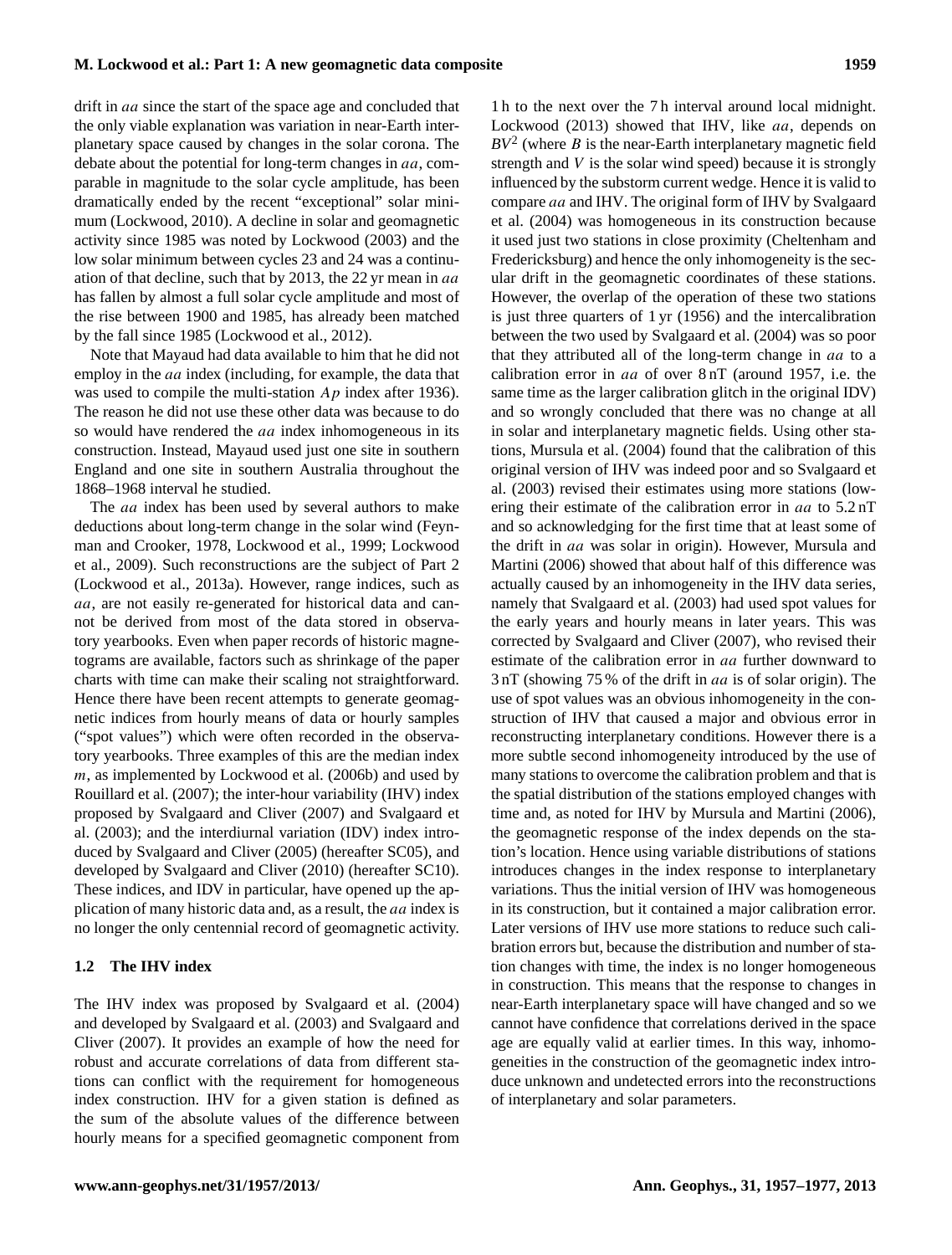## **1.3 The IDV index**

The inspiration for IDV is the  $u$  index of Bartels (1932) which was defined as the weighted means of data, from a variety of stations, on the absolute value of the difference between the mean values of  $H$  or  $Z$  (whichever yields the larger value) for a day and for the preceding day. The main difference between  $u$  and IDV is that, in order to further suppress contamination by changes in the regular diurnal variation (most, but not all, of which is removed from  $u$  by taking daily means), IDV uses only the hourly means (or spot values) for the UT when the station in question was closest to local midnight. Bartels' work on the  $u$  index was criticised at the time for failing to register the recurrent geomagnetic storms and, as a result, he himself developed the range indices as an alternative (Bartels et al., 1939). However, as pointed out by SC05, this feature is a positive advantage of  $u$  as it means that it does not respond strongly, if at all, to solar wind speed variations, as will be discussed in Part 2. As a result, IDV offers a way of directly determining the interplanetary magnetic field which can be readily applied to a great deal of recorded historic data. One potential inhomogeneity in the data series is that most of the older observatory yearbooks contain spot values taken once every hour rather than the hourly means available in later years. SC10 have analysed the IDV data sequence and (unlike for IHV, as discussed in the previous section) can find no discontinuities associated with the change from spot to hourly mean data, but one should remain aware of the change.

SC05 find a  $1/\cos^{0.7}(\Lambda)$  dependence of IDV from different stations, where  $\Lambda$  is the corrected geomagnetic latitude, and they use this to normalise the data (they follow Bartels and normalise to the  $\Lambda$  of the Niemegk station) before they are averaged together. The number of stations used in the IDV generated by SC05 was 34 for 1964–2003, but roughly half of these were discarded because of auroral contamination, and the number decreased going back in time such that there were just 5 in 1903 and only one (Potsdam) for 1890–1901. SC05 extended the sequence back to 1872 using Bartels' u index which correlates extremely well with IDV over the interval 1890–1930 ( $r = 0.95$  for annual means). Bartels used a  $1/\cos(\Lambda_D)$  dependence (rather than the  $1/\cos^{0.7}(\Lambda)$  used in IDV, where  $\Lambda_D$  and  $\Lambda$  are, respectively, the dipole and corrected geomagnetic latitudes) and data from Seddin (1905–1928), Potsdam (1891–1904), Greenwich (1872–1890), Bombay (1872–1920), Batavia (1884– 1899 and 1902–1926), Honolulu (1902–1930), Puerto Rico (1902–1916), Tucson (1917–1930), and Watheroo (1919– 1930). It is interesting that Bartels notes the stability problems with the Greenwich data in deriving interdiurnal variation data and ascribes half weighting to it as a result. In addition, he notes some data gaps in the Bombay data and so also ascribes half weight to them at certain times. As a result  $u$  is, effectively, based on 1.5 stations for 1872–1891, rising to 6 by 1919 before falling to 3 again by 1930.

In an updated version of IDV, SC10 added data from more stations, such that the number exceeds 50 for most of the space age, is 23 for 1955 (prior to the growth in the global network associated with the International Geophysical Year, IGY), falling to just one in 1880. SC10 also extended this reconstruction back to 1835 which is just 3 yr after Gauss' establishment of the first magnetometer station in Göttingen. The data for 1835–1872 was compiled by Bartels and is called the  $u$  index but is not the same as  $u$  available after 1872. Bartels notes that before 1872, no proper data to generate an interdiurnal index was available to him and so other correlated measures of the diurnal variation are used as proxies. Bartels himself stresses that the u values before 1872 are "more for illustration than for actual use" and describes data for 1835–1847 as "least reliable", 1847–1872 as "better" and 1872–1930 as "satisfactory". Given that Bartels does not include his data before 1872 in his "satisfactory" grouping, it is not just a semantic point that he regarded the data before 1872 as "unsatisfactory". SC10 carried out some tests to justify employing the  $u$  proxy data for before 1872 in order to reconstruct geomagnetic activity back to 1835. We here make two points about those tests. Firstly they show that the proxy data can explain  $r^2 = 0.72$  of the IDV variation over the interval 1883–2008 (i.e. including long-term drift and solar cycle oscillations) but there is 28 % of the IDV variation that is not explained by the proxy. The differences between SC10's IDV and the new IDV(1d) derived here before 1872 are always less than 32 % and typically half this value. Even this maximum is only slightly larger than the uncertainty introduced into IDV by the use of the proxy. In addition, the SC10 tests tell us nothing about the error in Bartels' early proxy data that caused him to class the u values derived from them as unsatisfactory, as discussed above. In conclusion the IDV index is not homogeneous in construction, because the number of stations is lower in the early years, because the geographical distribution of stations changes and particularly because it employs proxy data from before 1872.

SC05 and SC10 looked at the response of the composite (multi-station) IDV index to solar wind forcing and did not look at that for each of the individual stations. We here show that there is a systematic difference with latitude of the peak correlation with  $BV^n$  (where  $B$  is the interplanetary magnetic field and V is the solar wind speed), it being near  $n = -0.2$ at the geomagnetic equator (close to the dependence of the ring current revealed by the negative part of Dst, see Lockwood, 2013), rising to *n* near  $+0.4$  at 50 $^{\circ}$  corrected geomagnetic latitude (introduced by the auroral electrojet, as discussed by Lockwood, 2013). In addition, we have defined other site-dependent dependencies of the response – for example on the size of the local field and on the station longitude (as would be expected because of the UT effect introduced by the dipole tilt effect of the Earth). This means that the net response of the IDV composite index changes with time because the number and distribution of stations changes with time. Thus the correlations with  $B$  and  $V$  (or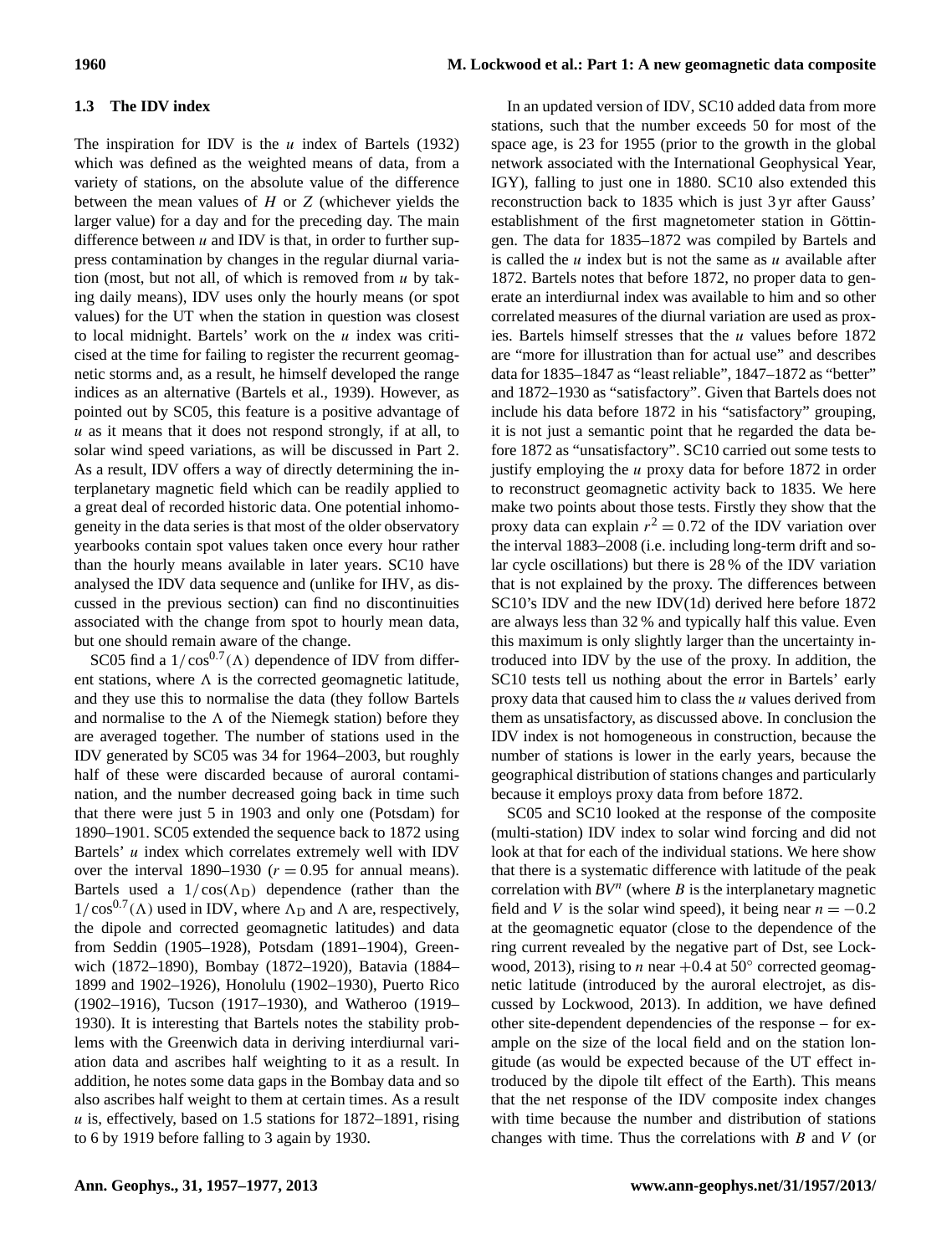some combination thereof) derived in the space age have increasingly less validity as one goes back in time because the index is not constructed homogeneously. We also note that the  $u$  index used by SC10 uses daily means and not the local midnight values employed by IDV and we here show that equatorial u values correlate with  $BV^{-0.4}$  introducing another inhomogeneity.

## **1.4 The** m **index**

SC05 and SC10's IDV only uses data from any one station for 1 h during each day. However, a station will respond, to some extent, to geomagnetic activity at all UT but that response will vary with UT, giving the diurnal variation. The  $m$  index was derived by Lockwood et al. (2006b) by employing data from all hours in the day and treating each station's UT as a different station and intercalibrating each data sequence. Thus they obtained 24 times the number of data series that would be included in IDV for the same stations. Lockwood et al. (2006b) also employed the annual standard deviation for a given station at a given UT (rather than the mean interdiurnal change) and, to avoid outliers having undue influence, they used the median  $m$  rather than the mean of these data series. They also only used stations for which the data sequence extended continuously into the space age, thus minimising errors caused by "daisy chaining" a sequence of data segments. The  $m$  index is more difficult and complex in its derivation than IDV but it correlates very highly with it (correlation coefficient  $r = 0.94$  for annual data after 1901). Because it is compiled in such a different manner, studying the difference between IDV and m is useful as it helps set upper limits on the uncertainties in both that are associated with their compilation procedures. However, m and IDV use much of the same historic data and so comparison of the two does not help reveal inaccuracies in those data. A point to note about  $m$  is that it employed auroral stations such as Sodankylä, and SC10 imply this invalidates its use by Lockwood et al. (2009) and Rouillard et al. (2007). However, this implied criticism is invalid because the effect of the auroral stations was to make  $m$  correlate with  $BV^{0.3}$ (rather than  $B$ ) and when using it Lockwood et al. (2009) and Rouillard et al. (2007) correctly employed *BV*0.<sup>3</sup> and not B.

A key point about both IDV and  $m$  is that the quality of both is necessarily lower in early years as fewer stations contribute. The effect is demonstrated by correlating IDV and m for different intervals. For 1971–2010 the average IDV is  $10.38$  nT, the correlation between IDV and m is  $r = 0.950$ , and the residuals of the best linear fit (of IDV when fitted with  $m$ ) are normally distributed with a standard deviation of  $\sigma_{\text{fit}} = 0.85$  nT, giving  $\sigma_{\text{fit}} / \langle \text{IDV} \rangle = 0.082$ . Taking earlier 40 yr intervals; 1931–1970 yields  $r = 0.951$ and  $\sigma_{\text{fit}}$ /<IDV > = 0.084 and 1891–1930 gives  $r = 0.940$  and  $\sigma_{\text{fit}}$ /<IDV > = 0.087. Thus the quality of one or (most likely) both data series has decayed somewhat going back in time, because of the fact that  $m$  and IDV are using largely the same sets of stations and the number of stations decreases as one goes back in time. Fewer stations means that calibration problems, site changes, and instrumental or observer error at any one site will have more effect, to the point that for just one station they will appear in full in the time series. The IDV and  $m$  indices are therefore both inhomogeneous in their derivation. This contrasts with the philosophy adopted by Mayaud (1971, 1972, 1980) in generating aa, which was to use a constant data type throughout (i.e. range data from one Northern and one Southern Hemisphere station at all times) and so generate an homogeneous sequence.

## **1.5 Comparing and combining indices**

Both the m and the IDV indices show similar, but not identical, upward trends to aa during the 20th century. The origin of the differences will be discussed in Part 2, and here we simply note that they are different magnetic indices compiled according to distinct algorithms from different stations and so they respond to different mixtures of currents in the Earth's magnetosphere–ionosphere system. Hence we should not expect them to behave in exactly the same manner and differences in their long-term change may well be real rather than instrument or compilation error. Indeed, as first pointed out by Svalgaard et al. (2003) differences in the responses of the various geomagnetic indices to various combinations of interplanetary parameters are extremely useful as they mean that different parameters describing the near-Earth interplanetary medium can be derived using different combinations of the indices (Svalgaard and Cliver, 2007; Rouillard et al., 2007; Lockwood et al., 2009).

This paper is the first of a series of three. In it, we present a geomagnetic activity composite that is homogeneous in its construction, as far back in time as possible, using the interdiurnal variability concept. Tests are made by comparing against fully independent data that are not used in generating the composite. In Part 2 (Lockwood et al., 2013a), we use the composite to estimate the strength of the near-Earth interplanetary magnetic field (IMF) embedded in the solar wind flow since 1846. Importantly, this allows us to carry out a comprehensive analysis of errors, such the uncertainties in the composite reconstruction and those associated with the relationship between the geomagnetic activity and the IMF are both fully accounted for. We also take account of the effect of the secular change in the geomagnetic field. Part 3 is in preparation (Lockwood et al., 2013b) and will present and test a new composite of range indices, as opposed to the interdiurnal variability indices used here: this paper will also combine the two to reconstruct annual means of both solar wind speed and interplanetary magnetic field since 1845.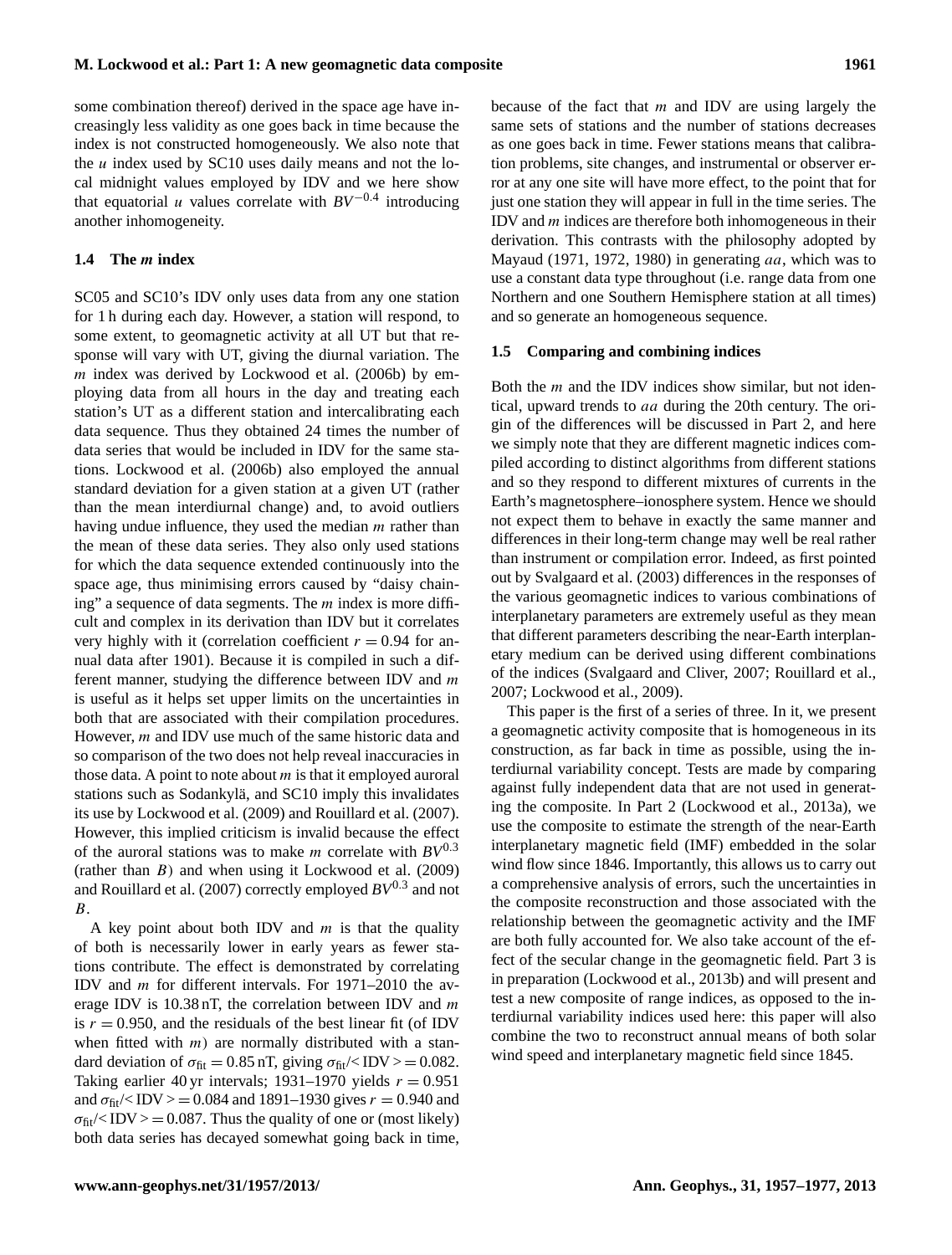| observatory   | <b>IAGA</b><br>code | operation<br>years | geographic<br>latitude<br>$(^{\circ}N)$ | geographic<br>longitude<br>$(^{\circ}E)$ | ht.<br>(m) | CGM<br>latitude<br>in 1900<br>$(^{\circ}N)$ | CGM<br>latitude<br>in 2000<br>$(^{\circ}N)$ | <b>MLT-UT</b><br>in 1900<br>(h) | <b>MLT-UT</b><br>in 2000<br>(h) |
|---------------|---------------------|--------------------|-----------------------------------------|------------------------------------------|------------|---------------------------------------------|---------------------------------------------|---------------------------------|---------------------------------|
| Ekaterinburg  | <b>EKT</b>          | 1887-1929          | 56.827                                  | 60.632                                   | 278        | 50.40                                       | 52.73                                       | 19.30                           | 19.46                           |
| Eskdalemuir   | <b>ESK</b>          | 1911–present       | 55.314                                  | 356.794                                  | 245        | 54.91                                       | 52.67                                       | 22.92                           | 23.24                           |
| Greenwich     | <b>GRW</b>          | 1840-1925          | 51.478                                  | 0.000                                    | 46         | 50.28                                       | 47.82                                       | 22.83                           | 23.11                           |
| Hartland      | <b>HAD</b>          | 1957–present       | 50.995                                  | 355.516                                  | 95         | 50.77                                       | 47.59                                       | 23.13                           | 23.41                           |
| Helsinki      | <b>HLS</b>          | 1846-1897          | 60.167                                  | 24.983                                   | 33         | 55.47                                       | 56.54                                       | 21.10                           | 21.38                           |
| Niemegk       | <b>NGK</b>          | $1931$ -present    | 52.072                                  | 12.675                                   | 78         | 48.53                                       | 47.95                                       | 22.03                           | 22.29                           |
| Nurmijärvi    | <b>NUR</b>          | 1953–present       | 60.508                                  | 24.655                                   | 105        | 55.86                                       | 56.91                                       | 21.11                           | 21.39                           |
| Parc St Maur  | <b>PSM</b>          | 1883-1901          | 48.809                                  | 2.494                                    | 50         | 46.92                                       | 44.39                                       | 22.73                           | 23.00                           |
| Potsdam       | <b>NGK</b>          | 1890-1907          | 52.380                                  | 13.060                                   | 78         | 48.79                                       | 48.30                                       | 22.00                           | 22.26                           |
| Seddin        | NGK                 | 1908-1931          | 52.280                                  | 13.010                                   | 40         | 48.70                                       | 48.19                                       | 22.00                           | 22.27                           |
| St Petersburg | <b>SPE</b>          | 1850-1862          | 59.933                                  | 30.300                                   | 50         | 54.73                                       | 56.16                                       | 20.82                           | 21.08                           |
| Wilhelmshaven | <b>WLH</b>          | 1883-1895          | 53.533                                  | 8.150                                    | 10         | 50.85                                       | 49.81                                       | 22.27                           | 22.55                           |

**Table 1.** Long-term and historic geomagnetic observatories employed in this study.

## **2 Data employed**

Table 1 gives details of the geomagnetic observatories employed in this study to construct a new index and to test the early variations. Figure 1 plots the variation of daily means of the horizontal field component,  $H$ , for those stations (offsets have been used to display all stations on a reduced y axis scale). Data from different stations are shown in different colours in Fig. 1. The data have been taken from various sources: data for Eskdalemuir (ESK) and Hartland (HAD) are supplied by the British Geological Survey, Edinburgh; data from Parc St Maur (PSM), Ekaterinburg (EKT) and Nurmijärvi (NUR) are available online from WDC (Word Data Centre) for Geomagnetism, Edinburgh; data from Niemegk (NGK) were supplied by H. J. Linthe of GeoForschungs Zentrum, Potsdam, Germany; data for St Petersburg (SPE) are as employed by Nevanlinna and Häkkinen (2010); data for Helsinki (HLS) are as employed by Nevanlinna (2004) and Nevanlinna and Häkkinen (2010); the Wilhelmshaven (WLH) data are taken from UCLA's Virtual Magnetospheric Observatory Data Repository where they were deposited by L. Svalgaard and E. W. Cliver. The present authors have digitised the Greenwich (GRW) data from yearbooks that were scanned and made available online by the British Geological Survey, Edinburgh. Note that the data from Helsinki and St Petersburg are not absolute values of  $H$  and a base level has been set in these cases to match model predictions. We here use the IGRF-11 model (Finlay et al., 2010) which is valid for 1900 onwards. Before then we use the gufm1 model (Jackson et al., 2000) with a smooth transition over 1890–1900 as deployed by CIRES, Boulder. For the early observatories, the long-term changes are often more due to instrument calibration drift than the secular variation in the geomagnetic field; however, the improved absolute stability of most observations after about 1880 means that most of the changes reflect the secular variation after this date. We here show the Greenwich data uncorrected for temperature, the temperature correction being discussed later. The data labelled as NGK in fact comes from three nearby sites, Potsdam, Seddin and Niemegk itself.

Geomagnetic activity can be seen in Fig. 1 as the small (mainly downward) perturbations on short timescales (< a few days). Some stations show large sudden skips in  $H$ which are caused by calibration, instrument or site changes. Apart from these shifts, the data have the same character at all stations except Greenwich, for which stability is increasingly poor between about 1890 and 1914. The Greenwich data become stable again after 1915 when completely new equipment was installed (Malin, 1996). However, urbanisation (particularly the growth of railways and tramways) were an increasing problem and after a period of overlap for intercalibration, observations ceased at Greenwich in 1926 and the data were subsequently recorded at Abinger, south of London.

As discussed above, we here adopt the approach of Mayaud (1971, 1972, 1980) to generate a homogenous data series from a small number of continuous data records, rather than to allow the number of stations used to decline as one goes back in time. Finding early, long and homogenous data series is not easy as many of the original magnetometer sites were engulfed by city growth and measurements were either closed down, moved to a new site or continued and became noisier. Inter-hour variability indices such as IHV and range k indices are the most immune to drifts in the calibration of the instrument or in the noise level as they are taken over short (3 h) intervals during which calibration shifts are generally small. Interdiurnal indices such as IDV require a bit more stability of the instrument as they require calibration and noise drifts to be small over 24 h.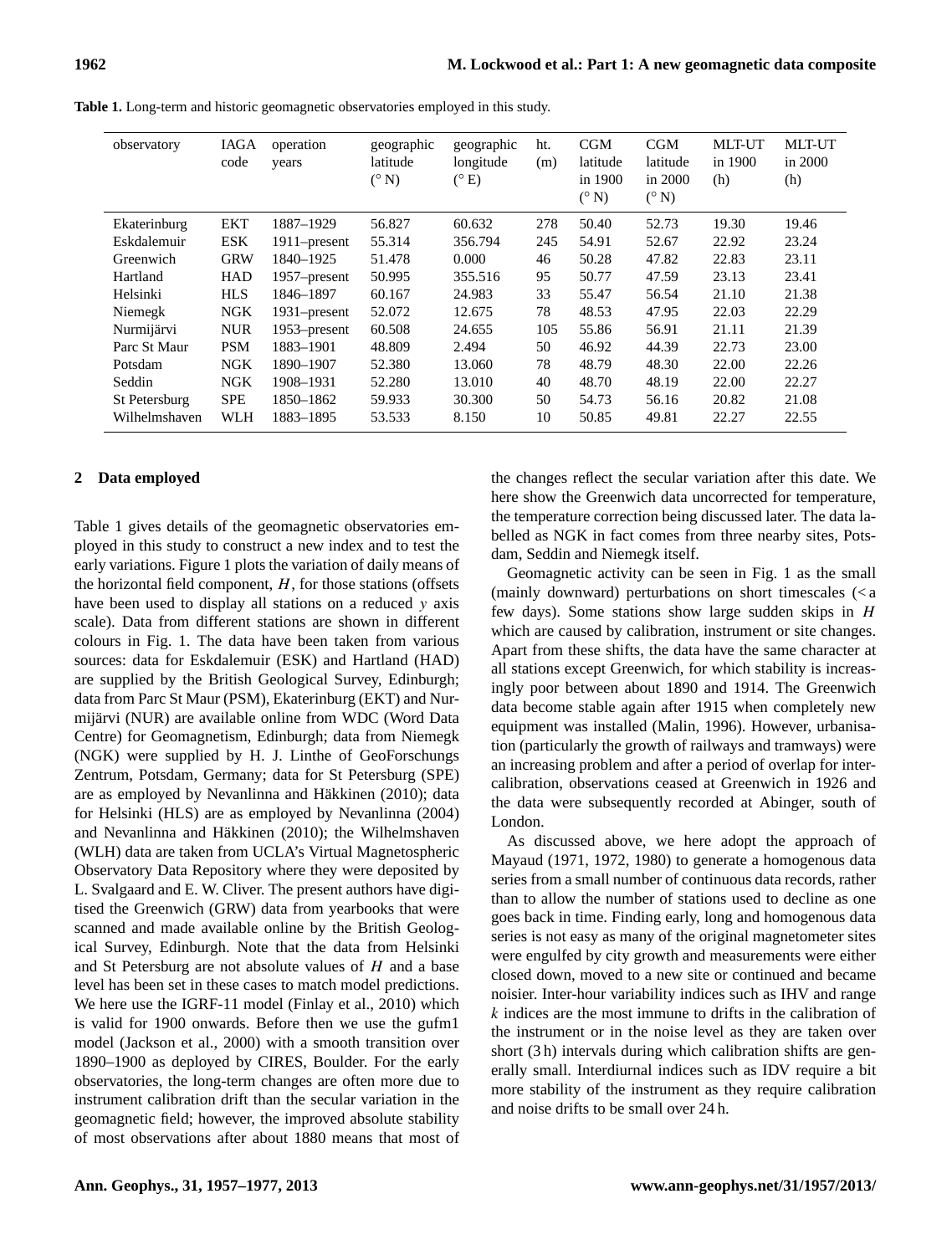

**Fig. 1.** Daily means of the horizontal component of the field, H, measured at the observatories listed in Table 1: red is Eskdalemuir, ESK; blue is Niemegk, NGK; green is Helsinki, HLS and (after 1952) Nurmijärvi, NUR; orange is Hartland, HAD; mauve is Parc St Maur, PSM; cyan is Ekaterinburg, EKT; black is Greenwich, GRW; yellow is Wilhelmshaven, WLH and pink is St Petersburg, SPE. Note that offsets have been introduced to reduce the y scale needed to display all the data.

The Eskdalemuir station has operated continuously since 1911, when it was established by the Kew Observatory on a rural and exceptionally clean magnetic site when the Kew site was rendered too noisy by the introduction of trams into west London (Harrison, 2004). There was a discontinuity in a commonly used set of hourly mean data from ESK (see review by Lockwood, 2013, and references therein): prior to 1932 the data stored in the WDC system were 2 h running means of the yearbook data which greatly influences interhour indices such as IHV. All data from ESK now available from the WDC for Geomagnetism, Edinburgh, are hourly means with no running mean smoothing applied (Macmillan and Clarke, 2011). (Users should check which data set they are using because one problem with data that has been corrupted or massaged is that it very hard to expunge from all data sets and bad data tends to resurface.) This issue illustrates very clearly and very graphically the great importance of knowing, as far as is possible, the true provenance of historic data and of all the corrections and changes that may have subsequently been applied to them (see discussion by Lockwood, 2013).

The Helsinki Observatory provides a long, continuous sequence of high-quality early data, but which does not quite overlap with ESK. It was founded in 1844 with regular data recording commencing in July that year and the observing equipment and observation methods were kept the same for almost 70 yr. We employ data for full calendar years and so use the data from 1 January 1845 onward. Observations were taken every 10 min until 1857 after which hourly spot values were recorded. Data recording continued after 1897, but they are not hourly and installation of the Helsinki tram system generated noise which renders these data unusable for studying geomagnetic activity. The  $H$  data are not absolute but the quality of the variation data has been found to be high until 1897 (Nevanlinna, 2004).

It was our original intention to use Greenwich data to intercalibrate the HLS and ESK data series, and so we put considerable effort into digitising these data from the observatory yearbooks. However, as shown in Fig. 1, the stability of the station is very poor over the key interval. This appears to be related, at least in part, to the development of the Royal Observatory as an astronomical site and the deployment of large metal structures (such as telescope mountings). We note that Bartels (1932) drew attention to these stability problems in the Greenwich data. An additional problem is that daily means are often not given for disturbed days, instead of which the magnetogram trace is given from which mean values can be scaled. We have tried applying several correction algorithms that remove the larger calibration skips but those that are comparable to geomagnetic disturbances cannot be removed. Hence, as will be shown later in this paper, even after such data "cleaning" we found all interdiurnal variability indices from Greenwich grew progressively larger, compared to other stations, between 1891 and the full installation of completely new equipment in 1915. Hence there is an important lesson to be learned in that, although interdiurnal variation indices remove many of the instrumental, quiet diurnal variation and site effects by subtracting one day's data from the next, they are not immune to instrument and site stability effects and they tend to increase in magnitude when and where data quality is lower. From close inspection of the data summarised in Fig. 1 we consider all data listed in Table 1 to be usable except the Greenwich data between 1891 and 1914 and we treat the Greenwich data before 1891 with considerable caution. We note that Bartels (1932) also considered the Greenwich data after 1890 to be too unstable to generate an interdiurnal variation index.

Because the Greenwich data are questionable over the key interval we have deployed the intercalibrated Potsdam, Seddin and Niemegk data (hereafter collectively referred to as Niemegk, NGK) to join the ESK and HLS data sets. This combined NGK data set was also used in deriving both the IDV and  $m$  indices. We use the data from Greenwich (but only before 1891 and after 1915), Parc St Maur, Ekaterinburg, and St Petersburg and Wilhelmshaven as independent tests of the HLS–NGK–ESK composite derived. Hartland and Nurmijärvi are used only to check the consistency of the behaviour of the ESK data over the space age when comparisons with IMF data can be made. Nurmijärvi is used because it is closest to the old Helsinki site and Hartland because it is close to Greenwich. These data are also used to evaluate the quality of early data compared to modern standards.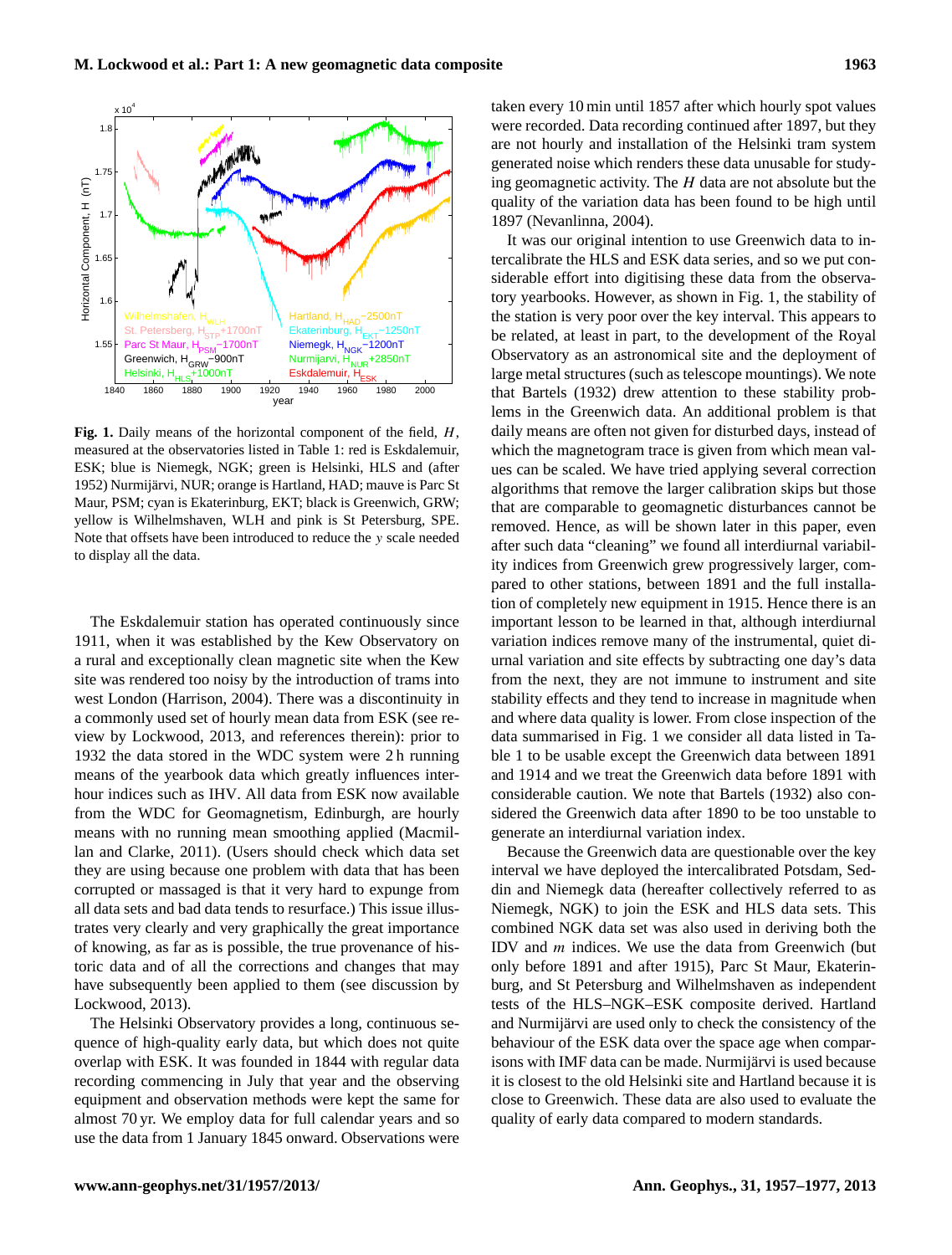

**Fig. 2.** (Top) The mean  $\langle r_{UT} \rangle$  of the 276 correlations obtained by correlating each monthly IDV(UT) time series with that for each of the other 23 UTs. The correlations are carried out over 3 yr windows (i.e. using 36 monthly means) that are incremented by 1 yr. The stations are colour-coded using the same coding as used in Fig. 1. The additional black line is for the Cheltenham magnetometer. (Bottom) Annual means of the composite IDV(1d) variation derived later in this paper.

As a test of the consistency and quality of the data used here, monthly means of interdiurnal variation were computed for each of the 24 UTs separately: IDV(UT) is defined as the absolute value of the difference in  $H$  value at a station on two successive days at a given UT. (Note that IDV(UT) for the UT closest to local midnight is SC10's IDV index.) Each IDV(UT) series for a given observatory was then correlated with each of the 23 other such series giving a total of 276 correlations per station. These were computed for 3 yr intervals (i.e. from 36 monthly values in each IDV(UT) time series), the start date of which was successively incremented by 1 yr. The mean of the 276 correlations from one station over each 3 yr interval is here termed  $\langle r_{UT} \rangle$ . A high value of  $\langle r_{\text{UT}} \rangle$  reveals great similarity of the variations seen at different UTs which requires a high signal-to-noise ratio: it can decay if the signal is low and/or if the noise level is high or because geophysical conditions mean that there is increased differences between different UTs . Hence comparing simultaneous  $\langle r_{\text{UT}} \rangle$  values for different stations gives us an idea of their relative data quality. This test was carried out on all stations listed in Table 1 for which we have hourly data.

The results are given in Fig. 2, using the same colour scheme as Fig. 1, which shows that most of the time different stations give remarkably similar  $\langle r_{\text{UT}} \rangle$  values in any one 3 yr interval. The modern data (from HAD in orange, NUR in green, NGK in blue and ESK in red) give us an indication of the degree to which  $\langle r_{\text{UT}} \rangle$  from different stations with high quality instrumentation should agree and reveal that although there is general agreement there can be differences in the  $\langle r_{\text{UT}} \rangle$  values. Looking at the early data from Helsinki (HLS, in green) we do see a general decline in  $\langle r_{UT} \rangle$  (with large variations superposed) after 1860, and this could indicate a gradual degradation in the quality of the HLS data over time (rather than a long-term change in the character of the geomagnetic activity). However, the lowest values of  $\langle r_{\text{UT}} \rangle$ for HLS are after 1885, by which time data are also available from PSM (mauve) and WLH (yellow) and these stations yield very similar, low  $\langle r_{UT} \rangle$  values at this time. Hence this minimum in  $\langle r_{UT} \rangle$  is geophysical in origin and does not reflect a degradation in the HLS magnetometer. By the end of the data sequence in 1897, HLS is beginning to show lower  $\langle r_{UT} \rangle$  than other stations which appears to be attributable to urbanisation around the site beginning to introduce noise into the data.

The one major discrepancy in the data shown in Fig. 2 is for 1897–1907 between NGK (at that time from Potsdam, in blue) and EKT (in cyan), with  $\langle r_{UT} \rangle$  being considerably higher for the EKT data at this time. This difference ceases in 1908 when the NGK data are taken from Seddin rather than Potsdam. This initially suggests that the Potsdam data are noisier than the EKT data. However, the large values for EKT are anomalous as they occur during solar cycle 14, which the lower panel shows to have been a very weak cycle of geomagnetic activity (the only comparably high values of  $\langle r_{UT} \rangle$ occurred at the peak of the strongest known cycle which is number 19). To look at this difference in greater detail we have repeated the analysis for a number of other stations that were taking data by this time and the black line shows the results for the example of Cheltenham (CLH, geographic coordinates 38.733◦ N, 283.158◦ E) which are typical. CLH, like the other stations, gives  $\langle r_{\text{UT}} \rangle$  very similar to those for Potsdam. We conclude that there is no problem with the Potsdam data. Bearing in mind the Eskdalemuir data change discussed earlier (Martini and Mursula, 2006; Macmillan and Clarke, 2011) we believe the most likely explanation is that the diurnal variation in the EKT data at this time may have been smoothed or may even have been recorded less often than hourly and interpolated: either would have artificially raised the  $r_{UT}$  values.

Note that this test using  $\langle r_{\text{UT}} \rangle$  cannot be applied to the one station about which, in Fig. 1, we have the greatest reservations, namely Greenwich. That is because before 1913, data were only recorded in the yearbooks as daily means and hourly values were not given.

## **3 The IDV(1d) index of geomagnetic activity**

We here return to the concept of Bartels (1932) of using the mean of all data taken during a day and not just the nearmidnight value (as adopted by SC05 and SC10). Hence we employ the absolute value of the difference between the daily mean values of H on two successive days. However, because we are using a single station rather than the weighted mean of a basket of stations employed by Bartels, we do not call this  $u$ , rather we adopt the terminology IDV(1d) so that it is unambiguous to what we are referring. Unlike Bartels, but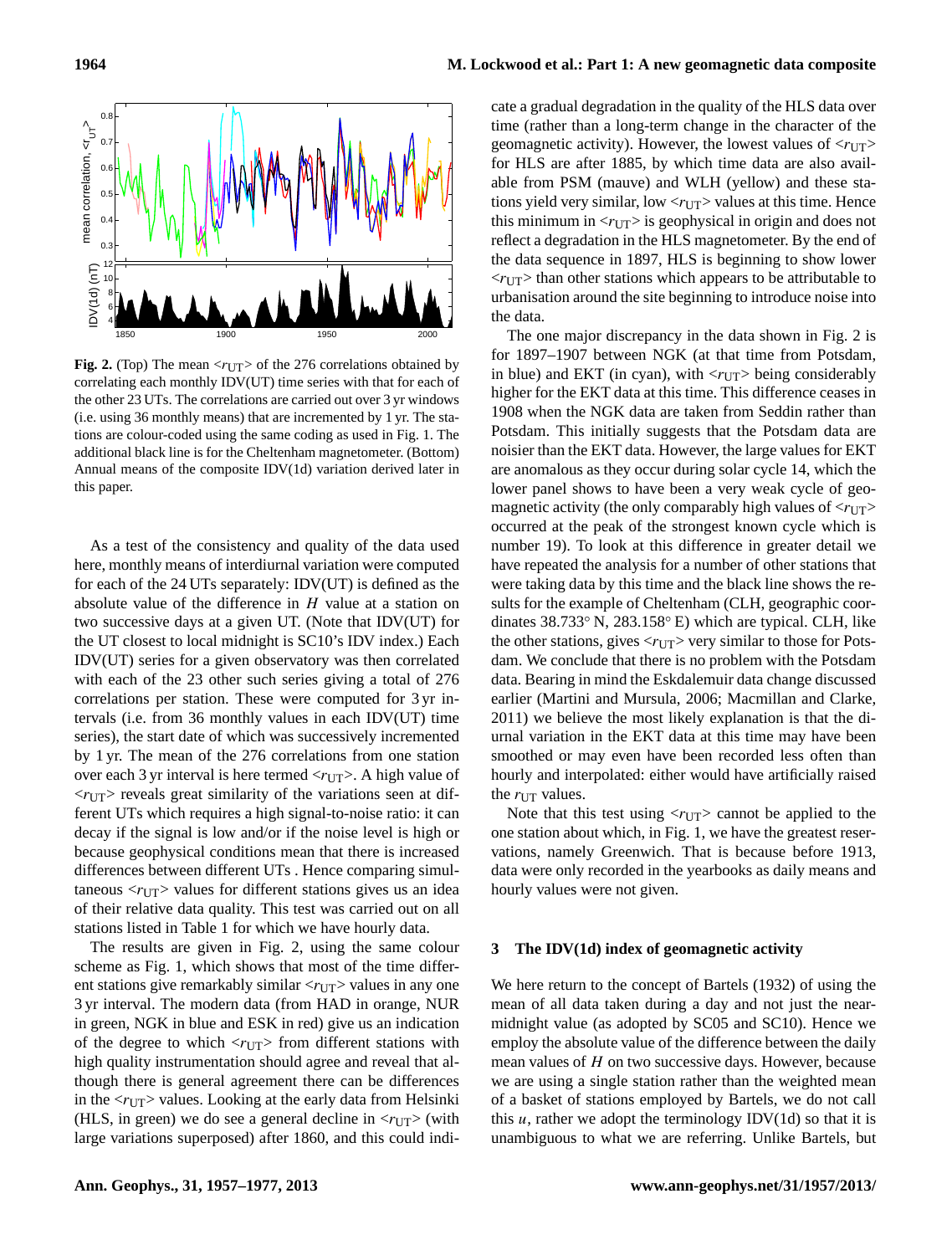# M. Lockwood et al.: Part 1: A new geomagnetic data composite 1965

**Table 2.** Geomagnetic observatories compared to interplanetary conditions in this study.

| observatory                     | IAGA<br>code             | operation<br>years           | $f_{\rm data}$<br>(%) | geographic<br>latitude<br>$(^{\circ}N)$ | geographic<br>longitude<br>$(^{\circ}E)$ | ht.<br>(m)      | CGM<br>latitude<br>in 2000 | <b>MLT-UT</b><br>in 2000<br>(h) | $n_{\rm p}$ for<br>IDV(1d) | $n_{\rm p}$ for<br><b>IDV</b> | $r_{\rm p}$ for<br>IDV(1d) | $r_{\rm p}$ for<br><b>IDV</b> |
|---------------------------------|--------------------------|------------------------------|-----------------------|-----------------------------------------|------------------------------------------|-----------------|----------------------------|---------------------------------|----------------------------|-------------------------------|----------------------------|-------------------------------|
|                                 |                          |                              |                       |                                         |                                          |                 | $(^{\circ}N)$              |                                 |                            |                               |                            |                               |
| M'Bour                          | <b>MBO</b>               | 1952–present                 | 97.07                 | 14.380                                  | 343.030                                  | 7               | 0.21                       | 0.54                            | $-0.5$                     | $-0.2$                        | 0.897                      | 0.889                         |
| Addis Ababa                     | AAE                      | 1956–present                 | 87.40                 | 9.035                                   | 38.770                                   | 2441            | 0.75                       | 20.95                           | $-0.4$                     | $-0.2$                        | 0.893                      | 0.869                         |
| Trivandrum 2                    | <b>TRD</b>               | 1957-1999                    | 71.97                 | 8.483                                   | 76.950                                   | 300             | 1.76                       | 18.69                           | $-0.6$                     | $-0.4$                        | 0.936                      | 0.867                         |
| Guam                            | <b>GUA</b>               | 1957–present                 | 95.34                 | 13.590                                  | 144.870                                  | 140             | 6.19                       | 14.73                           | $-0.4$                     | $-0.4$                        | 0.902                      | 0.870                         |
| Bangui                          | <b>BNG</b>               | 1952-2011                    | 93.24                 | 4.333                                   | 18.566                                   | 395             | $-11.00$                   | 22.21                           | $-0.8$                     | $-0.3$                        | 0.895                      | 0.843                         |
| Alibag                          | <b>ABG</b>               | 1904–present                 | 96.56                 | 18.638                                  | 72.872                                   | $7\phantom{.0}$ | 16.13                      | 18.93                           | $-0.4$                     | $-0.2$                        | 0.897                      | 0.864                         |
| Papeete                         | PPT                      | 1966–present                 | 90.55                 | $-17.567$                               | 210.426                                  | 375             | $-16.71$                   | 8.86                            | $-0.4$                     | $-0.1$                        | 0.904                      | 0.889                         |
| Honolulu                        | <b>HON</b>               | 1961–present                 | 94.44                 | 21.320                                  | 202.000                                  | $\overline{4}$  | 22.32                      | 11.13                           | $-0.4$                     | $-0.4$                        | 0.916                      | 0.914                         |
| Kanoya                          | <b>KNY</b><br><b>SSH</b> | 1958–present                 | 100                   | 31.424                                  | 130.880                                  | 107             | 24.69                      | 15.59                           | $-0.5$                     | $-0.5$                        | 0.923                      | 0.902                         |
| Zo-Se<br>San Juan               | SJG                      | 1931-present<br>1965–present | 72.56<br>96.28        | 31.097<br>18.117                        | 121.187<br>293.850                       | 100<br>424      | 24.74<br>28.00             | 16.15<br>4.21                   | $-0.6$<br>$-0.4$           | $-0.6$<br>$-0.6$              | 0.871<br>0.929             | 0.842<br>0.924                |
| Kanozan                         | <b>KNZ</b>               | 1961–present                 | 99.42                 | 35.256                                  | 139.956                                  | 342             | 28.28                      | 15.07                           | $-0.5$                     | $-0.3$                        | 0.920                      | 0.883                         |
| Antananarivo                    | <b>TAN</b>               | 1900-2008                    | 72.93                 | $-18.917$                               | 47.552                                   | 1370            | $-28.84$                   | 21.96                           | $-0.4$                     | 0.2                           | 0.836                      | 0.757                         |
| Kakioka                         | <b>KAK</b>               | 1913–present                 | 100                   | 36.232                                  | 140.186                                  | 36              | 29.28                      | 15.06                           | $-0.4$                     | $-0.3$                        | 0.922                      | 0.891                         |
| Tsumeb                          | TSU                      | 1964–present                 | 86.24                 | $-19.202$                               | 17.584                                   | 1273            | $-30.00$                   | 23.77                           | $-0.6$                     | $-0.2$                        | 0.859                      | 0.833                         |
| Kandilli                        | <b>ISK</b>               | 1946–present                 | 72.64                 | 41.063                                  | 29.062                                   | 130             | 35.49                      | 21.43                           | $-0.6$                     | 0.1                           | 0.783                      | 0.759                         |
| L'Aquila                        | <b>AQU</b>               | 1960-2010                    | 94.11                 | 42.383                                  | 13.317                                   | 682             | 36.23                      | 22.39                           | $-0.4$                     | 0.3                           | 0.900                      | 0.869                         |
| Panagyurishte                   | PAG                      | 1937–present                 | 52.74                 | 42.515                                  | 24.177                                   | 556             | 36.90                      | 21.72                           | $-0.3$                     | 0.4                           | 0.885                      | 0.856                         |
| Dusheti                         | <b>TFS</b>               | 1938-2004                    | 80.85                 | 42.092                                  | 44.705                                   | 980             | 37.42                      | 20.49                           | $-0.5$                     | $-0.1$                        | 0.896                      | 0.857                         |
| Memambetsu                      | <b>MMB</b>               | 1950–present                 | 100                   | 43.910                                  | 144.189                                  | 42              | 37.09                      | 14.88                           | $-0.4$                     | 0.0                           | 0.925                      | 0.893                         |
| Alma Ata                        | AAA                      | 1963–present                 | 59.65                 | 43.180                                  | 76.920                                   | 1300            | 38.47                      | 18.65                           | $-0.1$                     | $-0.4$                        | 0.883                      | 0.842                         |
| Tucson                          | TUC                      | 1909-present                 | 95.34                 | 32.170                                  | 249.270                                  | 946             | 39.77                      | 7.74                            | $-0.4$                     | 0.4                           | 0.913                      | 0.891                         |
| Hermanus                        | <b>HER</b>               | 1941–present                 | 97.72                 | $-34.425$                               | 19.226                                   | 26              | $-42.35$                   | 23.79                           | $-0.5$                     | $-0.2$                        | 0.910                      | 0.875                         |
| Fürstenfeldbruck                | <b>FUR</b>               | 1939–present                 | 97.35                 | 48.170                                  | 11.280                                   | 572             | 43.36                      | 22.45                           | $-0.3$                     | 0.5                           | 0.914                      | 0.873                         |
| Chambon Le Foret                | <b>CLF</b>               | 1936–present                 | 98.78                 | 48.025                                  | 2.260                                    | 145             | 43.42                      | 23.02                           | $-0.3$                     | 0.4                           | 0.915                      | 0.874                         |
| Gnangara                        | <b>GNA</b>               | 1957–present                 | 93.30                 | $-31.780$                               | 115.947                                  | 60              | $-44.09$                   | 16.59                           | $-0.4$                     | $-0.2$                        | 0.893                      | 0.862                         |
| Dourbes                         | DOU                      | 1952-present                 | 81.71                 | 50.100                                  | 4.600                                    | 225             | 45.88                      | 22.84                           | $-0.2$                     | 0.5                           | 0.884                      | 0.850                         |
| Lvov                            | <b>LVV</b>               | 1952–present                 | 56.61                 | 49.900                                  | 23.750                                   | 400             | 45.39                      | 21.65                           | $-0.5$                     | 0.1                           | 0.939                      | 0.938                         |
| Belsk                           | <b>BEL</b>               | 1960-present                 | 85.22                 | 51.837                                  | 20.792                                   | 180             | 47.57                      | 21.80                           | $-0.2$                     | 0.4                           | 0.927                      | 0.897                         |
| Hartland                        | <b>HAD</b>               | 1957–present                 | 99.87                 | 50.995                                  | 355.516                                  | 95              | 47.59                      | 23.41                           | $-0.2$                     | 0.6                           | 0.928                      | 0.897                         |
| Irkutsk                         | <b>IRT</b>               | 1957–present                 | 96.73                 | 52.167                                  | 104.450                                  | 465             | 47.34                      | 17.13                           | $-0.3$                     | 0.1                           | 0.919                      | 0.898                         |
| Niemegk<br>Boulder              | NGK<br><b>BOU</b>        | 1931–present                 | 98.05<br>94.77        | 52.072<br>40.140                        | 12.675<br>254.767                        | 78<br>1682      | 47.95<br>49.04             | 22.29<br>7.35                   | $-0.3$<br>$-0.4$           | 0.5<br>0.3                    | 0.919<br>0.912             | 0.894<br>0.912                |
| Fredericksburg                  | <b>FRD</b>               | 1964–present<br>1956–present | 97.74                 | 38.210                                  | 282.633                                  | 69              | 49.16                      | 5.08                            | $-0.4$                     | 0.2                           | 0.912                      | 0.926                         |
| Wingst                          | <b>WNG</b>               | 1939-present                 | 98.25                 | 53.743                                  | 9.073                                    | 50              | 50.01                      | 22.49                           | $-0.3$                     | 0.5                           | 0.924                      | 0.863                         |
| Novosibirsk                     | <b>NVS</b>               | 1967–present                 | 94.96                 | 54.850                                  | 83.230                                   | 130             | 50.54                      | 18.26                           | $-0.3$                     | 0.0                           | 0.917                      | 0.895                         |
| Krasnaya Pakhra                 | <b>MOS</b>               | 1930–present                 | 70.34                 | 55.467                                  | 37.317                                   | 200             | 51.42                      | 20.77                           | $-0.3$                     | 0.1                           | 0.831                      | 0.814                         |
| <b>Brorfelde</b>                | <b>BFE</b>               | 1980–present                 | 63.57                 | 55.625                                  | 11.672                                   | 80              | 52.05                      | 22.28                           | $-0.1$                     | 0.7                           | 0.909                      | 0.781                         |
| Arti                            | <b>ARS</b>               | 1973–present                 | 81.69                 | 56.433                                  | 58.567                                   | 290             | 52.34                      | 19.58                           | $-0.2$                     | 0.2                           | 0.893                      | 0.850                         |
| Eskdalemuir                     | <b>ESK</b>               | $1911$ -present              | 99.94                 | 55.314                                  | 356.794                                  | 245             | 52.67                      | 23.24                           | $-0.1$                     | 0.9                           | 0.930                      | 0.865                         |
| Victoria                        | <b>VIC</b>               | 1956–present                 | 91.40                 | 48.520                                  | 236.580                                  | 197             | 53.80                      | 8.87                            | $-0.3$                     | 0.5                           | 0.889                      | 0.887                         |
| Newport                         | <b>NEW</b>               | 1966–present                 | 82.58                 | 48.267                                  | 242.883                                  | 770             | 54.93                      | 8.38                            | $-0.1$                     | 0.6                           | 0.851                      | 0.790                         |
| Lovo                            | LOV                      | 1928-2004                    | 86.29                 | 59.344                                  | 17.824                                   | 25              | 55.90                      | 20.82                           | $-0.1$                     | 0.6                           | 0.879                      | 0.772                         |
| Ottawa                          | <b>OTT</b>               | 1968-present                 | 86.62                 | 45.403                                  | 284.448                                  | $75\,$          | 55.98                      | 4.92                            | $0.0\,$                    | 0.2                           | 0.830                      | 0.759                         |
| Voeikovo                        | <b>LNN</b>               | 1947-present                 | 52.04                 | 59.950                                  | 30.705                                   | 70              | 56.17                      | 21.06                           | $-0.1$                     | 0.4                           | 0.867                      | 0.808                         |
| Nurmijärvi                      | <b>NUR</b>               | 1953–present                 | 97.13                 | 60.508                                  | 24.655                                   | 105             | 56.91                      | 21.39                           | $0.0\,$                    | 0.6                           | 0.879                      | 0.841                         |
| Lerwick                         | LER                      | 1923–present                 | 97.73                 | 60.138                                  | 358.817                                  | 85              | 57.99                      | 22.97                           | 0.1                        | 0.7                           | 0.902                      | 0.890                         |
| Port Aux Francais               | PAF                      | 1957–present                 | 92.85                 | $-49.353$                               | 70.262                                   | 35              | $-58.55$                   | 20.54                           | 0.2                        | 0.9                           | 0.866                      | 0.890                         |
| Sitka                           | SIT                      | 1904–present                 | 95.88                 | 57.067                                  | 224.670                                  | 24              | 59.74                      | 9.97                            | 0.3                        | 1.1                           | 0.862                      | 0.867                         |
| Meanook                         | MEA                      | 1916–present                 | 92.62                 | 54.616                                  | 246.653                                  | 700             | 62.09                      | 8.17                            | 0.6                        | 0.6                           | 0.868                      | 0.875                         |
| Sodankylä                       | SOD                      | 1946–present                 | 93.18                 | 67.367                                  | 26.633                                   | 178             | 63.92                      | 21.06                           | 1.0                        | 1.5                           | 0.921                      | 0.877                         |
| Leirvogur                       | LRV                      | 1957–present                 | 99.63                 | 64.183                                  | 338.300                                  | 5               | 65.00                      | 0.17                            | 0.7                        | 2.2                           | 0.904                      | 0.789                         |
| College                         | <b>CMO</b>               | 1948–present                 | 85.18                 | 64.870                                  | 212.140                                  | 197             | 65.03                      | 11.18                           | 1.1                        | 1.0                           | 0.821                      | 0.858                         |
| Narssarssuaq                    | NAQ                      | 1968–present                 | 71.03                 | 61.167<br>58.759                        | 314.567                                  | 4               | 66.19                      | 2.14                            | 1.0                        | 3.8                           | 0.833                      | 0.761                         |
| Fort Churchill<br><b>Barrow</b> | FCC<br><b>BRW</b>        | 1957–present<br>1975–present | 88.33<br>81.88        | 71.300                                  | 265.912<br>203.380                       | 15<br>12        | 68.92<br>70.04             | 6.56<br>12.20                   | 1.7<br>0.7                 | 0.4<br>1.1                    | 0.609<br>0.744             | 0.855<br>0.833                |
| Godhavn                         | <b>GDH</b>               | 1975–present                 | 92.42                 | 69.252                                  | 306.467                                  | 15              | 75.70                      | 2.43                            | 0.5                        | 3.3                           | 0.914                      | 0.829                         |
| <b>Scott Base</b>               | <b>SBA</b>               | 1957–present                 | 88.11                 | $-77.850$                               | 166.763                                  | 16              | $-79.95$                   | 6.94                            | 0.3                        | $-0.3$                        | 0.787                      | 0.477                         |
| Dumont d'Urville                | <b>DRV</b>               | 1957–present                 | 89.14                 | $-66.667$                               | 140.007                                  | 30              | $-80.52$                   | 12.92                           | 0.8                        | 1.2                           | 0.763                      | 0.681                         |
| Resolute Bay                    | <b>RES</b>               | 1952–present                 | 83.99                 | 74.690                                  | 265.105                                  | 30              | 83.33                      | 7.26                            | 0.1                        | 0.5                           | 0.834                      | 0.812                         |
| Qaanaaq                         | THL                      | 1955–present                 | 88.48                 | 77.483                                  | 290.833                                  | 57              | 85.27                      | 3.02                            | $-0.1$                     | 0.9                           | 0.869                      | 0.806                         |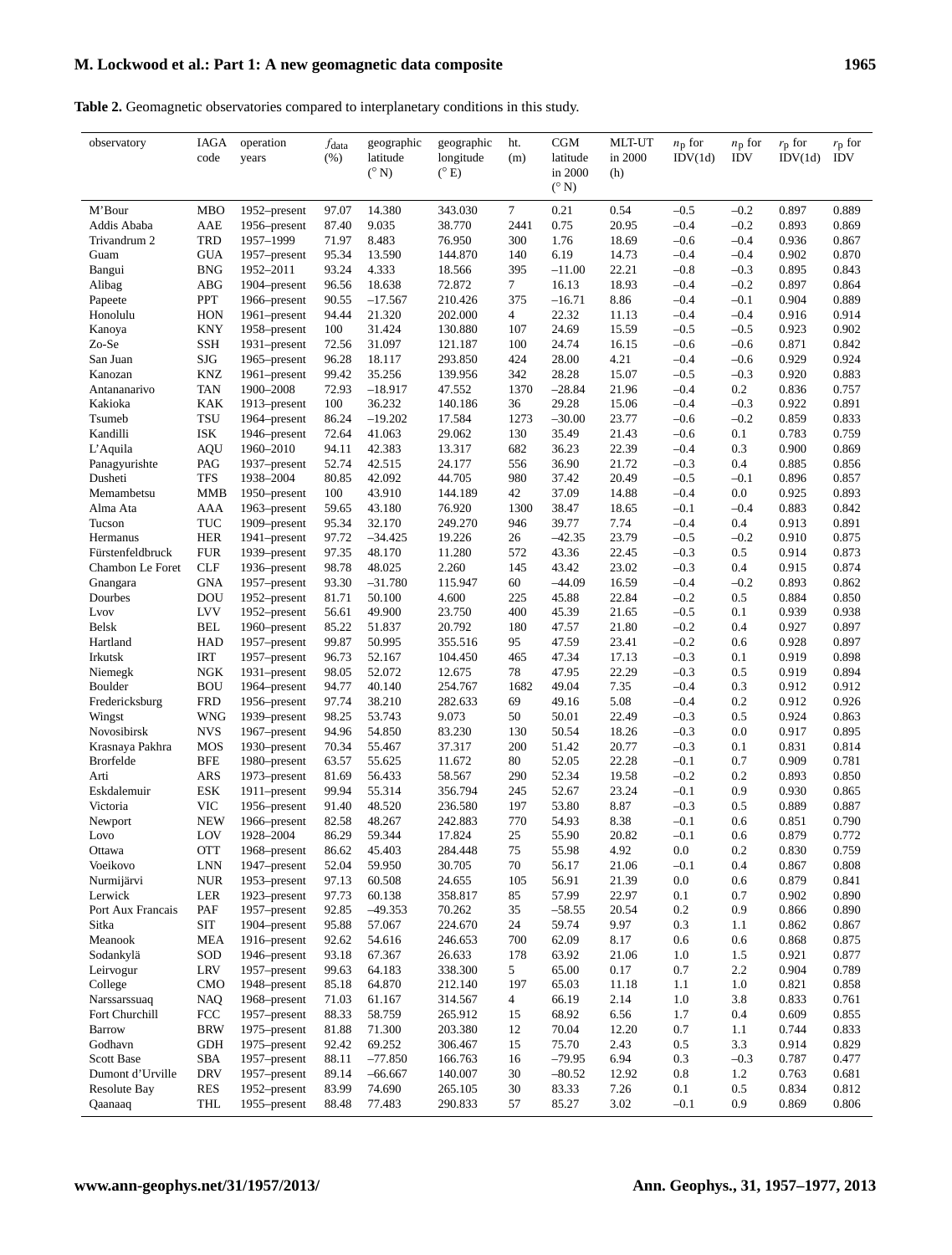## **1966 M. Lockwood et al.: Part 1: A new geomagnetic data composite**

like SC10, we use only the  $H$  component for both IDV(1d) and IDV, rather than the component which gives the larger value. This is because the latter option introduces a discontinuous inhomogeneity into the data and causes the latitudinal variation to become more complex. The only other data processing point to note is that values of both IDV(1d) and IDV that are more than 4 times the standard deviation are removed as a way of eliminating values caused by the calibration skips seen in Fig. 1. Because variations are smaller away from magnetic midnight, IDV(1d) is always smaller than IDV: however, the two correlate exceptionally highly (for example for HAD we find the correlation is 0.985, and for ESK it is 0.977). Nevertheless we have six reasons for making the change from IDV to IDV(1d).

- 1. We find that IDV(1d) correlates very slightly more highly with the IMF  $B$  than does IDV. (For example, annual means for Hartland IDV $(1d)_{HAD}$  give a correlation of  $r = 0.912$  with annual means of B whereas IDVHAD gives 0.896; corresponding values for Eskdalemuir are 0.914 for IDV $(1d)_{ESK}$  and 0.839 for  $IDV_{ESK}$ .) In the next section we show this improvement is found for almost all of a basket of 91 stations studied for the modern era, which are listed in Table 2. We think the differences are because there is more information in IDV(1d) than IDV as it uses data from all 24 h in a day, rather than just one, and that this gives some noise reduction which outweighs any effect of variability in the diurnal variation.
- 2. The use of whole-day averages allows us to employ the yearbook data on daily means from Greenwich and other observatories to construct IDV(1d) whereas IDV can only be constructed for after 1913 for this site when the yearbooks start to record the hourly mean data.
- 3. Using the IGRF model we find that the UT of local midnight (computed using the online corrected geomagnetic coordinates (CGM) facility provided by NASA/Omniweb at [http://omniweb.gsfc.nasa.gov/](http://omniweb.gsfc.nasa.gov/vitmo/cgm_vitmo.html) [vitmo/cgm\\_vitmo.html\)](http://omniweb.gsfc.nasa.gov/vitmo/cgm_vitmo.html) has drifted by more than 40 min since 1900 for some stations. This drift would influence IDV by shifting the average position of the substorm current wedge relative to the location of the station at the time the data used were taken. By taking daily means, IDV(1d) avoids this problem. Corrected geomagnetic coordinates are described by Gustafsson et al. (1992).
- 4. The effects on IDV of changing from spot values to full hourly means in the early records were found to be undetectable by SC10; nevertheless any error would be reduced further if 24 such spot values are averaged to give a daily mean.
- 5. The use of local midnight values only for IDV introduces a greater influence of the nightside auroral electrojet and the substorm current wedge. This additional auroral contamination introduces a changed response and a greater dependence on solar wind speed at a given latitude than is the case for IDV(1d) and means that the range of magnetic latitudes of usable stations is smaller for IDV.
- 6. We find that the latitudinal variation of the amplitude of IDV(1d) responses is much cleaner than for IDV. This is here used in the allowance for secular variations.

The justifications for these statements are presented in the next section.

# **4 Comparison of the performance of the IDV(1d) and IDV indices over the space age**

The 91 stations listed in Table 2 were used to evaluate the performance of the IDV and IDV(1d) indices. For each station, annual means were formed and correlated with the product  $BV^n$ , where B is the near-Earth IMF field strength, V is the solar wind speed and  $n$  is an exponent that is varied between −2 and 4 (as employed by Lockwood, 2013, for a variety of geomagnetic indices). To eliminate the effect of data gaps, annual means for B, V and the geomagnetic index were constructed such that data gaps were introduced into all three if less than  $75\%$  of the B or V data were present in the two-day interval that contributes to each index value, or if the daily index value itself were missing. Data between 1996 and 2012 were employed. The peak correlations,  $r_p$ , and the exponent *n* giving that peak correlation,  $n_p$ , are listed in Table 2 for both IDV(1d) and IDV and plotted as a function of corrected geomagnetic latitude,  $\Lambda$ , in Fig. 3. The lower two panels show that generally IDV(1d) is slightly but consistently more highly correlated with the interplanetary data than IDV; indeed the bottom panel shows that only in 6 of the 91 cases is the correlation higher for IDV than IDV(1d), 3 of these were at auroral latitudes. Correlations generally fall away slightly at the highest latitudes ( $\Lambda > 60^\circ$ ). The top panel clearly shows the effect of auroral contamination with the dependence on  $V$  rising to peaks at the centre of the auroral oval. For IDV(1d) the largest  $n_p$  is 2, as found by Finch et al. (2008) in the midnight auroral oval, and expected because of the effect of solar wind dynamic pressure on the substorm current wedge, as explained by Lockwood (2013). For the lowest latitudes,  $n_p$  for IDV(1d) is near −0.4 and there is a smooth variation with  $\Lambda$ . Note that Eskdalemuir and Nurmijärvi (red and green dots) are at ideal latitudes to remove the effects of V because they are clustered around the latitude where  $n_p$  goes to zero. Niemegk (blue dot) is slightly too far south of the ideal latitude (giving  $n_p \approx -0.3$ ). On the other hand, the variation for IDV is more noisy and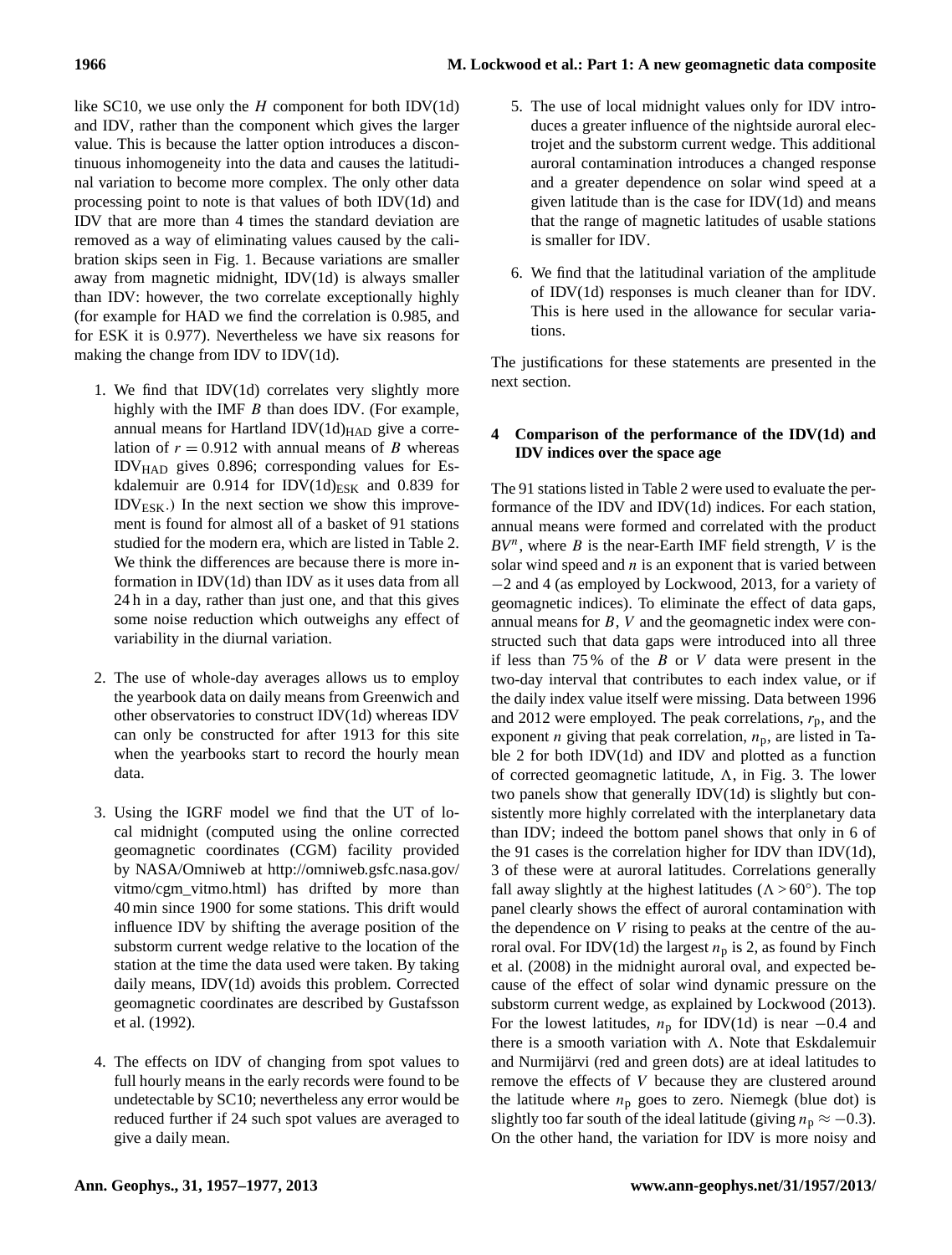**Fig. 3.** Analysis of the correlations between IDV(1d) and IDV and  $BV^n$  as a function of corrected geomagnetic latitude,  $\Lambda$ . In all three panels, open triangles are for IDV, filled circles are for IDV(1d) and black and grey for the Northern and Southern (magnetic) Hemisphere stations, respectively. Results for Eskdalemuir, Neimegk and Nurmijarvi are shown in red, blue and green dots, respectively. (Top) The exponent of V giving the peak correlation,  $n_p$ ; (middle) the peak correlation coefficient,  $r_p$ ; and (bottom) the difference between  $r_p$  for IDV(1d) and IDV.

 $n<sub>p</sub>$  is about  $-0.2$  at the lowest latitudes, passes though zero around  $\Lambda = 30^\circ$  and shows some very large values in the auroral oval. Even for a station at as low a latitude as Niemegk  $n_p \approx 0.5$  and for Eskdalemuir it is 0.9. Hence the auroral contamination, giving increased dependence on V , is reaching to lower  $\Lambda$  in the case of IDV, due to the use of near-midnight values, closer to the substorm current wedge. SC10 employ IDV data from Eskdalemuir (which depends on *BV*0.<sup>9</sup> ) but not Nurmijärvi (which depends on *BV*0.<sup>5</sup> ) in a composite index that, on average, depends on  $BV^{-0.1}$  in the space age. Using a variable mix of all station data that is available means that we do not know what the  $n<sub>p</sub>$  value for the composite index before the space age was. Example 1.1 and the contamination (and contamination (and consequent dependence on V, is reaching to the content dependence on Consequent dependence on Consequent dependence on Consequent dependence on Consequent dependen

Figure 4 shows another study of the latitudinal properties of IDV(1d), again over the 1966–2012 interval. The lower panel shows  $r<sub>E</sub>$ , the correlations between the data series for each station and the Eskdalemuir data series. The vertical dashed line is the peak  $\Lambda$  used in the composite derived here (at any epoch). At latitudes below this the correlations are over 0.96. Poleward of this latitude,  $r_E$  falls because the au-

**Fig. 4.** Analysis of IDV(1d) variations with station corrected geomagnetic latitude. (Top) The ratio  $f_X = \langle \text{IDV}(1d)_{\text{ESK}}/ \text{IDV}(1d)_{X} \rangle$ ; (bottom) the correlation with Eskdalemuir data,  $r_E$ . The dashed line in the upper panel is the  $cos(\Lambda_X)$  variation employed by Bartels, the dot-dash line is the  $\cos^{0.7}(\Lambda_X)$  variation employed for IDV by SC05 and the solid line is a seventh-order polynomial weighted fit given by Eq.  $(1)$ .

comes a factor. By definition,  $r_E$  is unity for Eskdalemuir but values are high for Niemegk and Nurmijärvi (0.99 and 0.98, respectively). The upper panel in Fig. 4 shows the average ratio of the Eskdalemuir IDV(1d) index, IDV(1d) $_{ESK}$ , and that at each other station (at latitude  $\Lambda_X$ ), IDV(1d)<sub>X</sub>. This is computed by taking the ratio for each day (when both are available) and then taking the mean of that ratio for the whole 46 yr interval. As expected from Bartels'  $u$  index, the ratio  $f = \langle \text{IDV}(1d)_{\text{ESK}} / \text{IDV}(1d)_{X} \rangle$  falls at lower  $\Lambda$ . The dashed line shows the variation that would be predicted from the  $cos(\Lambda_X)$  variation employed by Bartels, whereas the dotdash line is the  $cos^{0.7}(\Lambda_X)$  variation employed for IDV by SC05. The solid line is a seventh-order polynomial fit, constrained to pass through the normalising Eskdalemuir data point and with points weighted by  $r_{\rm E}^2$ , given by

$$
f_X = \langle \text{IDV}(1d)_{\text{ESK}} / \text{IDV}(1d)_X \rangle = -3.818 \times 10^{-13} \Lambda_X^7
$$
  
\n
$$
-3.141 \times 10^{-11} \Lambda_X^6 + 1.958 \times 10^{-9} \Lambda_X^5
$$
  
\n
$$
+1.340 \times 10^{-7} \Lambda_X^4 - 1.989 \times 10^{-6} \Lambda_X^3 + 9.520
$$
  
\n
$$
\times 10^{-2} \Lambda_X^2 + 5.460 \times 10^{-4} \Lambda_X + 0.534.
$$
 (1)



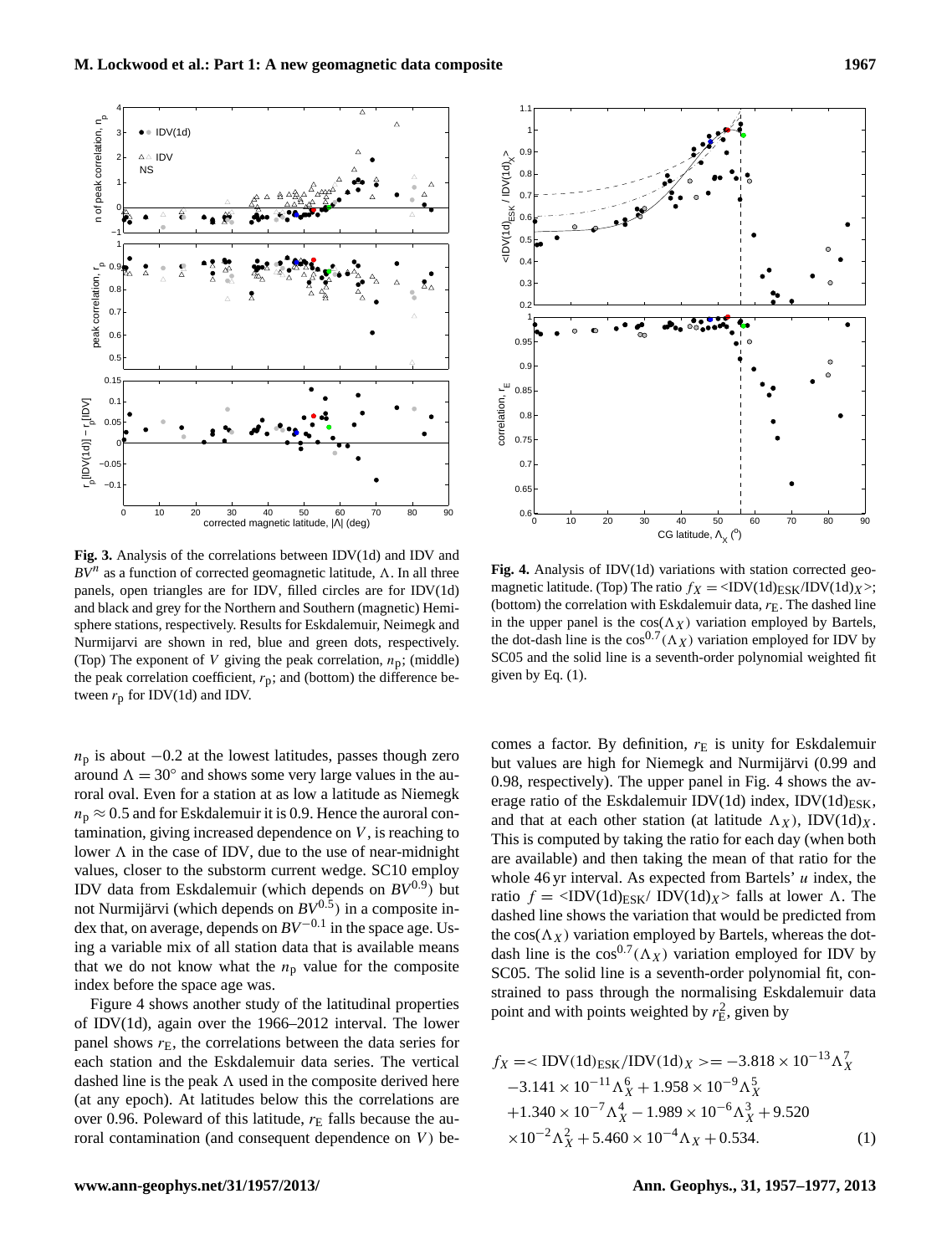The advantage of this polynomial fit is it accurately reproduces the flatness of the curve in between the latitudes of the Eskdalemuir, Niemegk and Nurmijärvi stations. Note the spread of  $f_X$  values at subauroral latitudes; we find that this spread is associated with both the longitude of the station and the magnitude of the local field. Hence when constructing a homogeneous index we need to make sure that variations in these, as well as in the station latitude, are kept as constant as possible. By using a weighting of  $r_{\rm E}^2$ , the polynomial given by Eq. (1) fits the stations best that correlate well with Eskdalemuir (which generally are nearby).

Figure 5 shows the plot corresponding to Fig. 4 for IDV, normalised to Niemegk (as used by SC05). We note two factors. Firstly, the latitudinal variations of both  $f_X$  and  $r_E$  are similar to those for IDV(1d) but are considerably noisier. Secondly, the auroral contamination spreads to lower latitudes, as already seen in Fig. 3. This is particularly demonstrated for the behaviour of  $IDV<sub>NUR</sub>$  (the green dots in Fig. 5) for which both  $r<sub>E</sub>$  and, in particular,  $f<sub>X</sub>$  are reduced. The key point is that Fig. 5 shows that for the Nurmijärvi station, auroral contamination is a serious problem for IDV but Fig. 4 shows that it is not a problem for IDV $(1d)$  from this station. This is important for the IDV(1d) composite reconstruction presented here because Nurmijärvi is close to the old Helsinki Observatory and so we can use the early data from that station provided that 1 d means (i.e. IDV $(1d)_{\text{HLS}}$ ) are used rather than near-midnight values (i.e.  $IDV_{HLS}$ ) because the averaging reduces the auroral contamination and provides noise suppression by averaging. Secondly, the auroral constantiation spreads to lower lati-<br>strated or between in Fig. 3. This is particularly denom-<br>strated for the behaviour of IDV<sub>NUK</sub> (the green dots in Fig. 5)<br>for which both  $r_E$  and, in particular

#### **5 Construction of the HLS–NGK–ESK composite**

## **5.1 Joining the HLS and NGK data**

The biggest difficulty in the construction of the composite was in joining the HLS and NGK data sets. This is because the overlap interval is relatively short (1890–1897) in full data and HLS data are missing in 1891 and 1892. Fortunately, the overlap interval does cover much of the rising and falling phases of a reasonably large-amplitude solar cycle (cycle number 13) and so there is a reasonable dynamic range to correlate on. The correlation is carried out on means over 27 d Bartels rotation intervals and daily means are excluded from one station if there is a data gap in the data series from the other to avoid such gaps influencing the correlation (Finch and Lockwood, 2007). This yields 80 pairs of 27 d means which gave a correlation coefficient of 0.818.

Figure 6 shows the scatter plot and regression fits of the Bartels rotation means of  $IDV(1d)_{NGK}$  and  $IDV(1d)_{HLS}$  using ordinary least squares (OLS) regression. The regression slope was found to be somewhat different if least median squares (LMS) or Bayesian least squares (BLS) were used (Lockwood et al., 2006a, and references therein), but the pro-



**Fig. 5.** Analysis of IDV variations with station corrected geomagnetic latitude in the same format as Fig. 4. (Top) the ratio  $f_X =$  $\langle$ IDV<sub>NGK</sub>/IDV<sub>X</sub>>; (bottom) the correlation with Eskdalemuir data,  $r_{\rm E}$ .

were progressively removed. Hence we here use OLS but the largest outliers were removed until the regression converged on a stable line. These outliers usually had the largest Cook-D leverage factors and so the regression slope tended to oscillate to its optimum value as the outliers were removed. Commonly used equations for the errors in linear regression are not generally adequate (Richter, 1995) and because the regression is most influenced by large-leverage outliers, uncertainties are here set conservatively (i.e. potentially overestimated) by taking the largest and smallest linear regression values obtained during the successive removal of the largest outliers between  $N_r = 0$  and  $N_r = 8$  (which is 10%) of the available data). Figure 3 identifies the outliers (each determined after regression re-fitting following removal of the previous outlier) by showing them as coloured points that were removed in the order red, orange, yellow, green, cyan, blue, mauve, and then grey: the black line is the regression for no outlier removal and the red line the regression after the red point was removed, and so on. The correlation coefficient prior to removals was  $r = 0.818$ . The regression was considered not greatly influenced by outliers after  $N_r = 4$  outliers were removed out of the total of 80 available data points.

The authors anticipate that some scientists who do not appreciate the pitfalls of least squares regression will argue that the removal of the outliers is arbitrary and has influenced the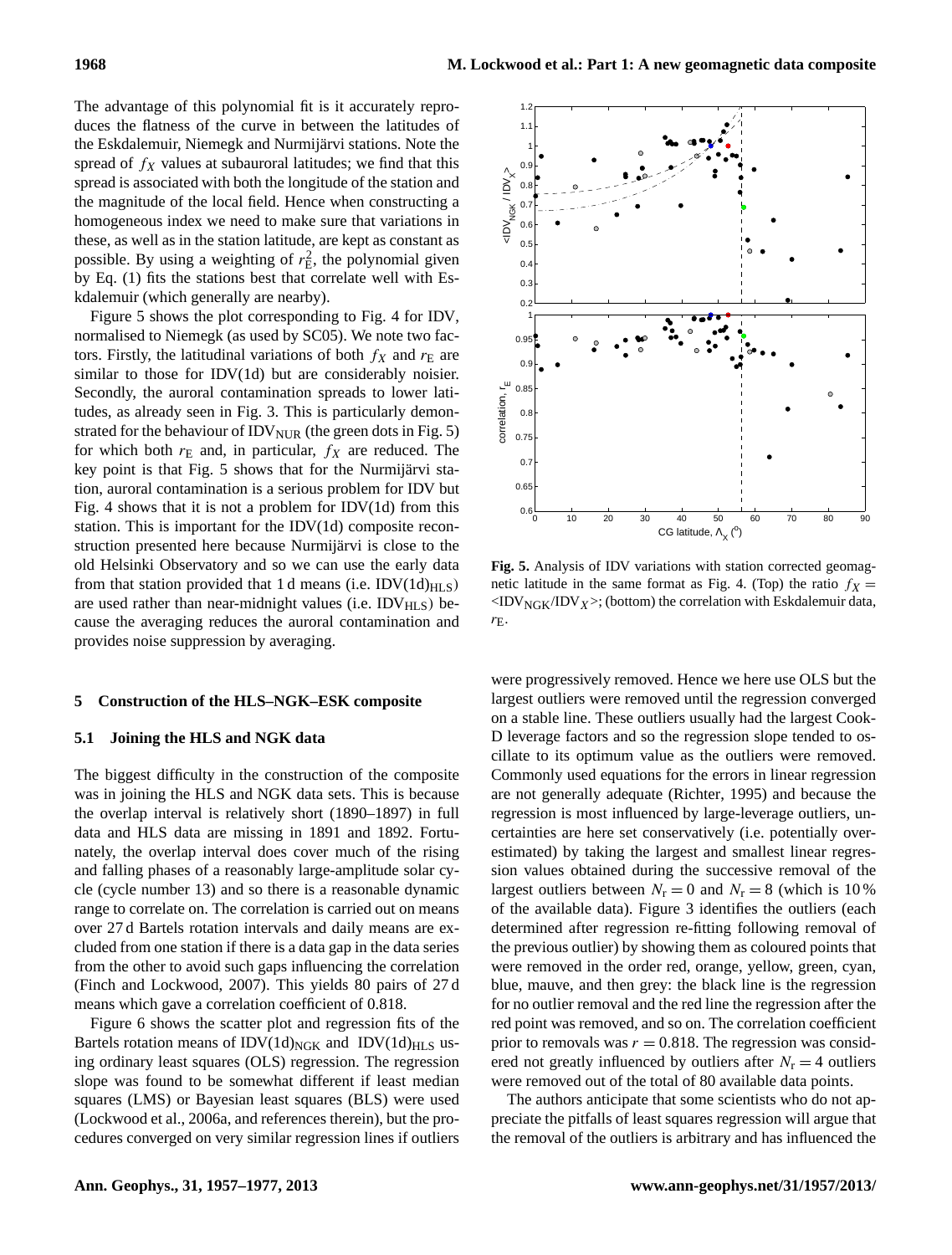

**Fig. 6.** Scatter plot of Bartels rotation interval means of IDV(1d) values from Helsinki and Niemegk,  $IDV(1d)_{HLS}$  and  $IDV(1d)_{NGK}$ respectively, for 1890–1897. The coloured dots show outliers removed in the order red, orange, yellow, green, cyan, blue, mauve, and grey. The black line is the regression for no outlier removal and the red line the regression after removal of the red point, and so on. The regression was considered not greatly influenced by outliers after  $N_{\rm r} = 4$  outliers were removed out of the total of 80 available data points. The correlation coefficient prior to removals was  $r = 0.818$ .



**Fig. 7.** Fit residuals for two of the regression fits shown in Fig. 6, after  $N_r$  outliers have been removed following re-fitting for (left)  $N_{\rm r} = 0$  and (right)  $N_{\rm r} = 4$ . The observed value,  $y_{\rm o}$ , is here the 27 d NGK data that we are matching the HLS data to, the predicted value,  $y_p$ , is the HLS data, scaled by the regression fit, hence  $(y_o, -y_p)$  is the fit residual.

results. Figures 7 and 8 show why their removal is essential and that the fit obtained without removing them is both biased and violates the principles of OLS regression. Figure 7 shows the fit residuals as a function of the NGK data that we are fitting the HLS data to. It can be seen that for no removal of outliers  $(N_r = 0)$  the fit shows a consistent trend in the fit residuals such that when  $IDV(1d)_{NGK}$  is large the fit to it using  $IDV(1d)_{HLS}$  is consistently an underestimate, whereas when  $IDV(1d)_{NGK}$  is small the fitted value is consistently an overestimate. The right hand plot shows this problem has been solved by the removal of  $N_r = 4$  outliers and



**Fig. 8.** "Q-Q plots" for two of the regression fits shown in Figs. 6 and 7, after  $N_r$  outliers have been removed following re-fitting for (left)  $N_{\rm r} = 0$  and (right)  $N_{\rm r} = 4$ . The ordered, standardised fit residuals  $(y_0 - y_p)/\sigma$  (where  $\sigma^2$  is  $\sum_{i=1}^n (y_0 - y_p)_i/(n-2)$  and n is the number of samples) are shown as a function of the corresponding quantiles of a standard normal distribution.

neither the mean nor the spread of the fit any longer shows a trend in the fit residuals (Lockwood et al., 2006a; Lockwood, 2013). Figure 8 shows a second test of these two fits. This figure shows the "Q-Q plots" in which deviations from the shown line of unity slope reveal departures from a normal distribution of residuals, which is assumed by the theory of least squares fitting (Wilks, 1995; van Storch and Zwiers, 1999). Figure 8a shows that for  $N_r = 0$  the distribution is not Gaussian but Fig. 8b shows that removing the 4 worst outliers has made the bulk of the residual population normally distributed. (Both tails of the distribution still show departures from a Gaussian and these are only marginally decreased by removal of further outliers and make little difference to the regression fit.) We have checked that all regressions used in this paper pass these tests for bias, homoskedasticity and a normal distribution of residuals. The example discussed here is the lowest correlation coefficient of any used in this paper and in Parts 2 and 3; the importance of the tests and the effect of removing outliers are both lower for all other regressions, because the associated correlation is higher.

Using the regression for  $N_r = 4$ , the 27 d IDV(1d)<sub>HLS</sub> data are re-scaled and appended to the start of the NGK data, giving a composite of the HLS and NGK data sets. The re-scaled HLS data are used where available, but data gaps in that sequence are filled using the NGK data. The uncertainty is set by the full range of the effect of removing the top 8 outliers. Tests of this joining of the HLS and NGK data will be made later in this paper using fully independent data from different stations in the European sector.

### **5.2 Joining the NGK/HLS composite to ESK data**

The NGK/HLS data composite is then re-scaled in the same way and appended to the start of the ESK data. The scatter plot corresponding to Fig. 6 is shown in Fig. 9. Although the correlation was higher (correlation 0.932 before the removal of outliers from the 123 pairs of 27 d means), in this case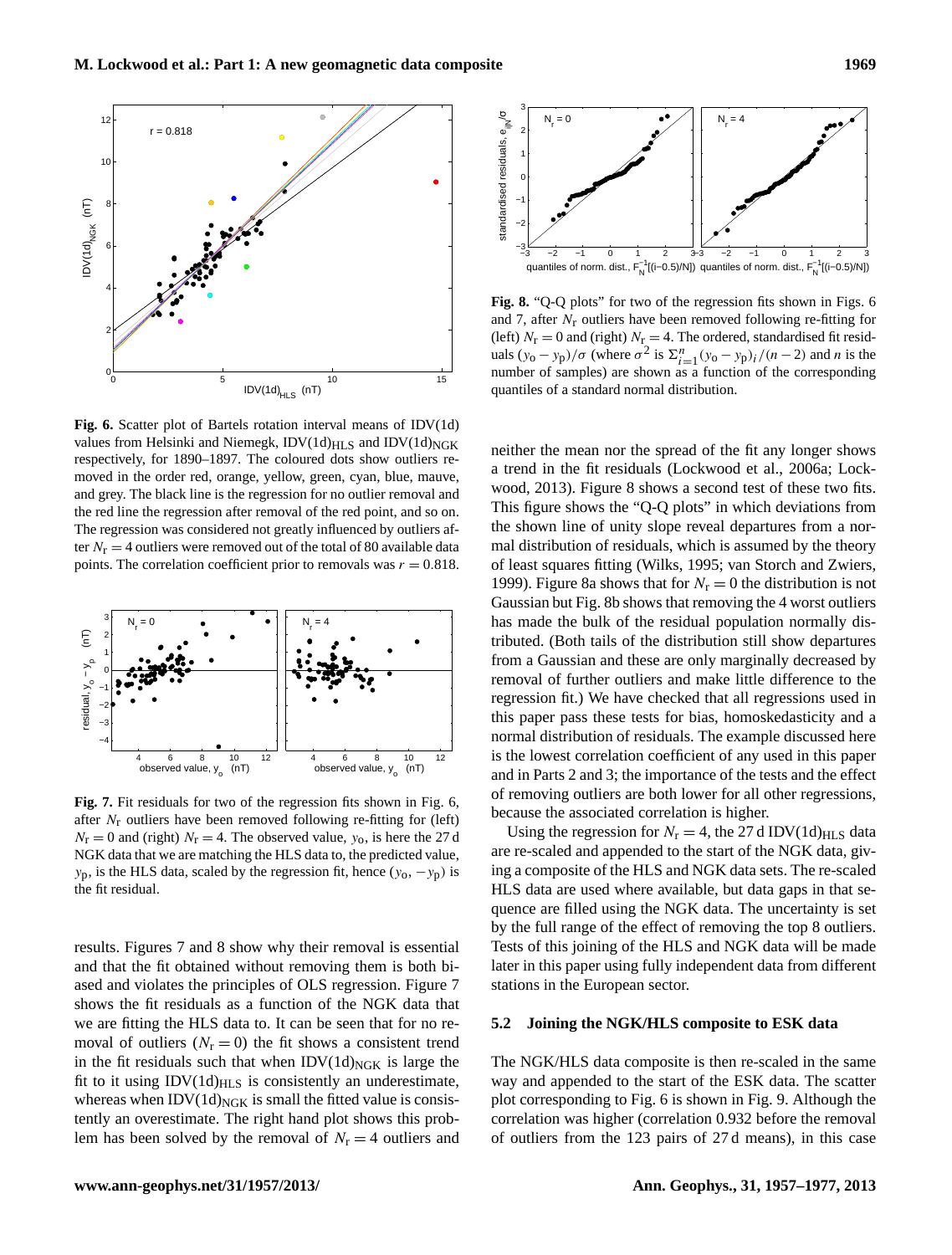

**Fig. 9.** Scatter plot of Bartels rotation means of IDV(1d) values from Niemegk and Eskdalemuir for 1911–1920, IDV(1d)<sub>NGK</sub> and  $IDV(1d)_{ESK}$  respectively, shown using the same format as Fig. 3. The regression was considered not greatly influenced by outliers, and the plot residuals rendered homoskedastic and normally distributed after  $N_r = 8$  outliers were removed out of the total of 123 data points. The correlation coefficient prior to outlier removals was  $r = 0.932$ .

the removal of outliers did not cause the fit to converge as rapidly because, as shown in Fig. 9, most of the largest  $N_r =$ 8 outliers lay above the regression fits. However, increasing  $N_r$  further did not change the slope further nor did it further improve the distribution of residuals. One point to note is that this correlation was taken over the interval between the start of the ESK data (1911) and 1920. This upper date could have been chosen to be later as both the data sets continue after it. However, it must be remembered the point of the exercise is to fit the two sequences together at 1911 and discrepancies in later data (for example the different effect of the secular drift on the two stations) could start to introduce a discontinuity at the join. The upper limit to the date range was increased (giving more samples) until there was a detectable effect on the join. The date of 1920 was chosen as the upper limit at which there was no detectable effect. **EVALUATION CONSULTS AND THE SERVE AS A FUNCTION OF SERVER AND (19) THE SERVER CONSULTS AND THE SERVER CONSULTS AND CONSULTS ARE CONSULTS AND CONSULTS ARE CONSULTS AND CONSULTS ARE CONSULTS AND CONSULTS ARE CONSULTS AND C** 

## **5.3 The complete composite and allowing for the secular field change**

Using the two regressions discussed in the previous two subsections, a single composite data sequence was generated. This would be the final composite, however there is a final correction to make first. The secular change in the geomagnetic field means that the magnetic latitude of the stations has drifted with time. Figure 10a shows the predicted CGM (Gustafsson et al., 1992) latitude,  $\Lambda_{[X,d]}$ , of station X at a date d. These latitudes are computed from the IGRF-11



**Fig. 10.** (Top) The variation of the corrected geomagnetic latitude of ESK (red), NGK (blue) and HLS (green) as a function of date, d. After 1900 values are from the IGRF model (Finlay et al., 2010); before then they are from the gufm1 model (Jackson et al., 2000) with a smooth transition in value and slope implemented over 1890– 1900. The green point is the estimate of  $\Lambda$ <sub>[HLS,1840]</sub> of 56.50° from Nevanlinna (2006). The small discontinuities in the  $\Lambda_{\rm [NGK]}$  curve at 1907 and 1931 arise from the moves of the NGK station from Potsdam to Seddin and from Seddin to Niemegk. The blue curve has been extrapolated back to 1897 from 1900 using cubic splines on  $\Lambda$ <sub>[NGK]</sub> for the Seddin site (used for 1897-1907 in the composite). (Bottom) The composited IDV(1d) correction factor to normalise the composite for contributing station  $(X)$  on a given date  $(d)$  to ESK in the year 2000,  $f[X,d]/f[ESK,2000]$ .

ESK, blue for NGK and green for HLS. The IGRF model cannot be used before 1900, and we need to know the CGM latitude of the HLS and NGK stations before then. As before we use the gufm1 model. By way of comparison, the green dot shows corrected magnetic latitude of HLS for 1840 of  $\Lambda$ <sub>[HLS,1840]</sub> = 56.50° N, derived by Nevanlinna (2006) using the first three spherical harmonic coefficients for the older historic field model by Barraclough (1978; see also Barraclough, 1974). For NGK we need to extrapolate only back to 1897, just 3 yr before 1900 (when IGRF-11 can be applied). The small dashed segment of the blue line is an extrapolation of  $\Lambda$ <sub>[NGK]</sub> for Seddin using cubic splines.

To look at the consequences of these shifts in station geomagnetic latitude, we here make use of the dependence of IDV(1d) from the European sector on corrected geomagnetic latitude given by Eq. (1). We normalise to ESK in the year 2000 (so that it will be relatively straightforward to update the data sequence using future ESK data), so normalised data are given by

$$
IDV(1d) = IDV(1d)_{[X,d]} \times f_{[X,d]}/f_{[ESK,2000]}.
$$
 (2)

Figure 10 shows the factor needed to normalise the contributing station  $(X)$  at a given date d to the ESK in the year 2000,  $f_{[X,d]}/f_{[ESK,2000]}$ , computed from the  $\Lambda_{[X,d]}$  shown in the upper panel. These sequences have been splined together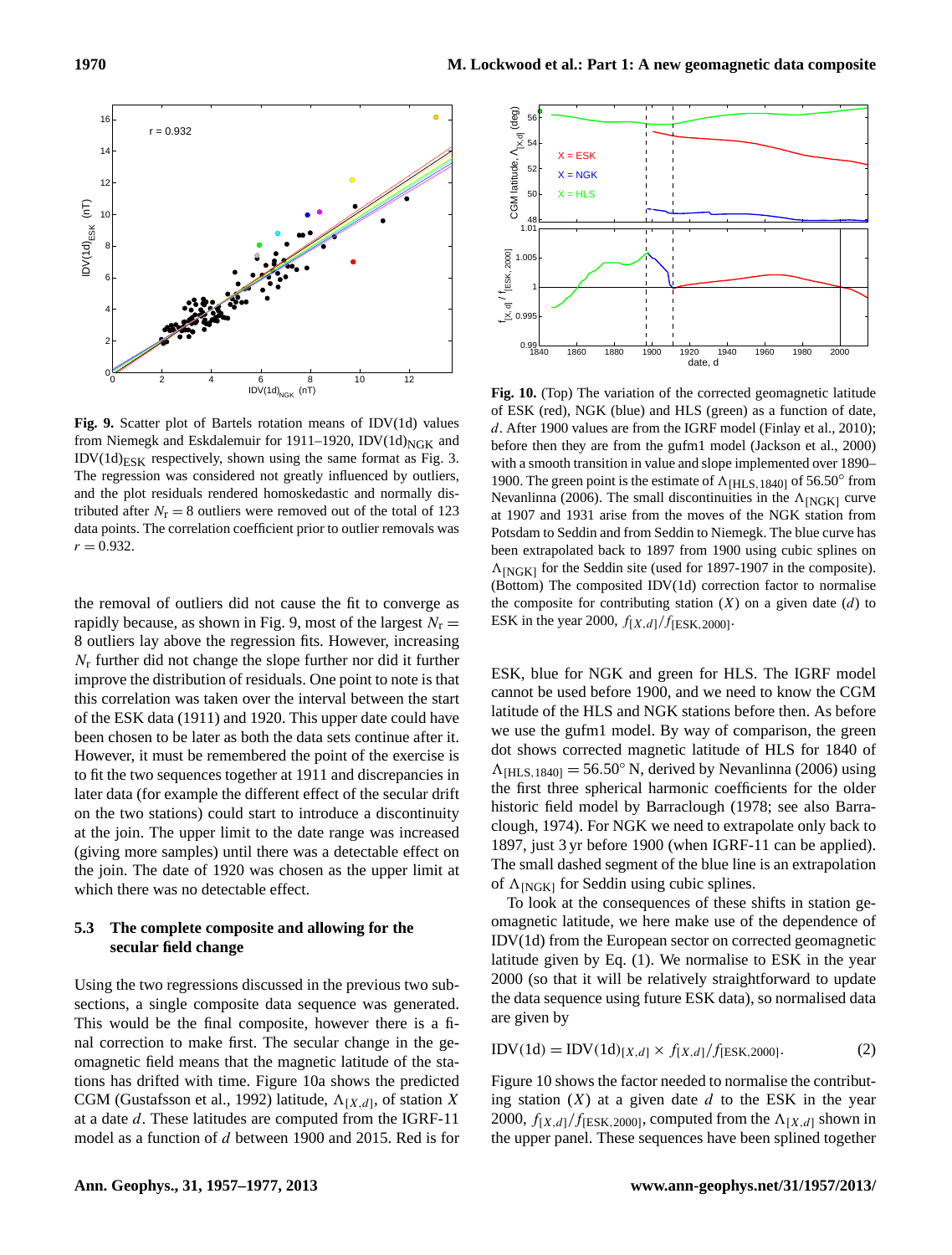

**Fig. 11.** The composite variation (normalised to the Eskdalemuir site in 2000 using the station-latitude correction factor shown in Fig. 10, bottom panel). The coloured lines show 27 d Bartels rotation means (red for data originating from ESK, blue for NGK and green from HLS), and the black line shows annual means.

using the regression coefficients found in Sects. 5.1 and 5.2, such that the full sequence can be applied to the intercalibrated HLS–NGK–ESK composite. By definition the factor is unity in 2000 and between 1840 and 2015 it is within 0.5 % of this value at all times. The motion of the geomagnetic pole has been such that the correction for the stations chosen is very small. Nevertheless is has been quantified and implemented.

There is a somewhat circular argument to this correction, in that the model fields used to generate the correction factor is derived from a fit to magnetometer data, including that from the stations that we are here trying to find the magnetic latitude for. However, application of this correction does remove the possibility that any long-term drift in the composite is due to any special location(s) of the station(s) that happen to have been used to construct it. This is confirmed by the very high correlation and almost identical long-term drift (see below) found when comparing the corrected IDV(1d) composite and the IDV index for the past 130 yr, when many stations from all round the globe have been used to generate IDV.

Figure 11 shows the final composite, normalised to the Eskdalemuir site in 2000 using the correction factor shown in the bottom panel of Fig. 10. The coloured lines show 27 d Bartels rotation means (red for data originating from ESK, blue from NGK and green from HLS), the black line shows annual means. Figure 12 shows the scatter plot of annual means of the IDV(1d) composite as a function of the IDV index, as derived using many stations by SC10. This plot is for data after 1880 and it can be seen that the agreement is excellent. Figure 13 uses the best-fit regression to scale IDV



**Fig. 12.** Scatter plot of annual means of the IDV(1d) composite, shown in Fig. 8, as a function of the IDV index, as derived by SC10, against those for 1880–2013, using the same format as Fig. 3. The correlation coefficient is  $r = 0.957$  and removing outliers makes almost no difference to the regression fit because the correlation coefficient is so high. The best-fit regression slope is  $s = 0.678$  and the intercept is  $c = -0.765$  nT.



**Fig. 13.** Annual means of the IDV(1d) composite, with data originating from ESK in red, NGK in blue and HLS in green. The black line bounding the filled orange area is the IDV index of SC10, scaled using the regression for 1880–2013, as shown in Fig. 9. The grey area shown is the band of uncertainty that arises from the two regression fits used to compile the composite (so between 1890 and 1911 the uncertainty arises from the NGK–ESK regression and before 1890 it arises from both the NGK–ESK and the HLS–NGK regressions). Solar cycle numbers are given across the base of the plot.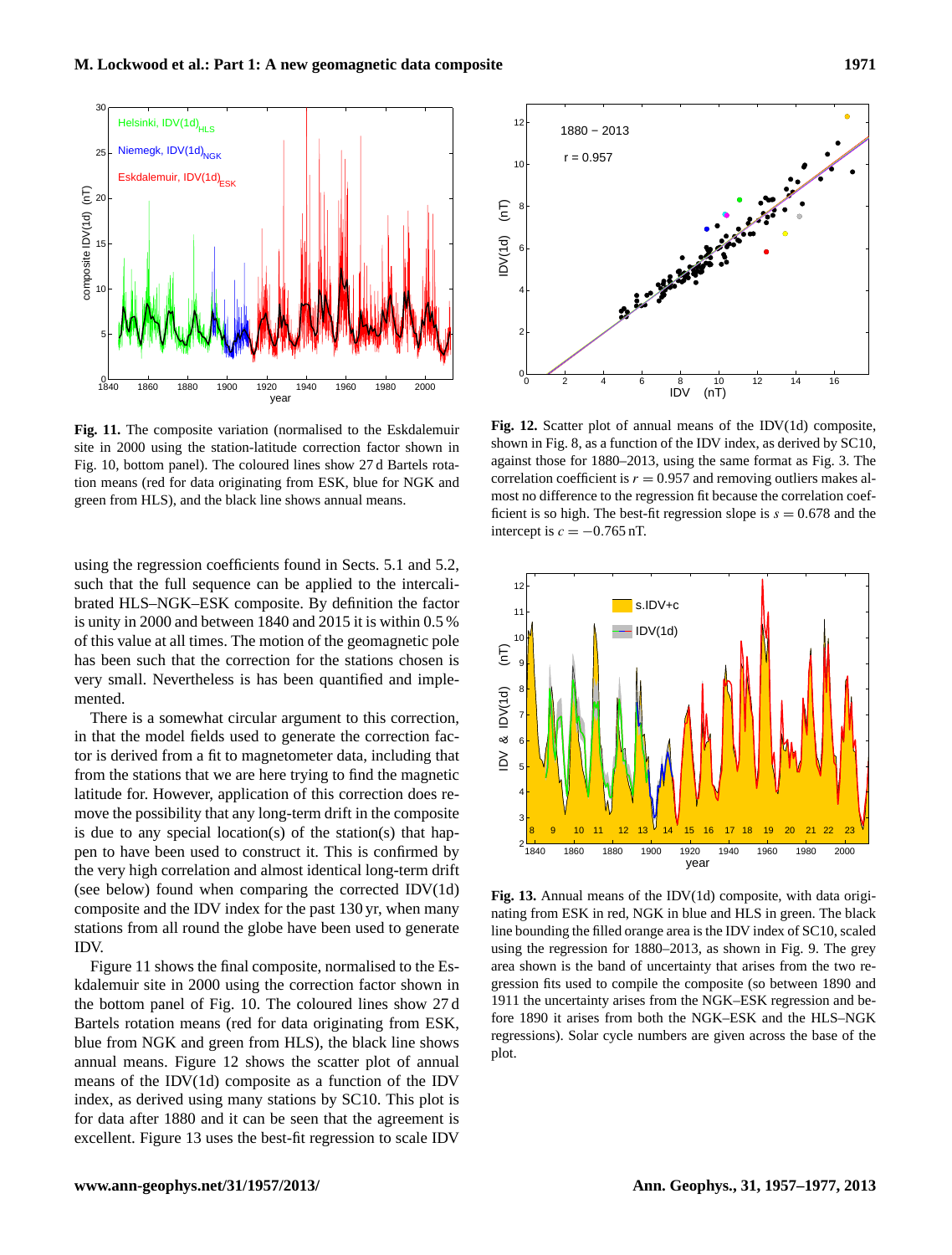onto a plot of the time series of the IDV(1d) composite. Also shown, as a grey band, is the combined uncertainty arising from the two regressions used to join the data sets together into a composite. The exceptional agreement between the IDV(1d) composite and IDV after 1880 is apparent. Note that this means that the scaled HLS data of our composite agrees very well with IDV for most of two solar cycles (cycles 12 and 13, 1880–1897). However, before 1880 the agreement is quite poor. In particular, IDV shows some large amplitude cycles that are not seen in the scaled HLS data (particularly cycle 11). The annual means of the IDV(1d) composite and its uncertainty are given in Table 1 of Part 2 (Lockwood et al., 2013a).

## **6 Comparison with other data**

Figure 14 is a detailed view of Fig. 13 for before 1930. It also shows annual mean IDV(1d) data from the other observatories listed in Table 1. In each case, the data are normalised to Eskdalemuir in 2000 using Eqs. (1) and (2) so as to remove the effects of the secular change in the field. All the data agree well with the IDV $(1d)$  composite, which is significant as none of them contributed to the composite and so form independent tests. The Ekaterinburg data  $IDV(1d)_{EKA}$ cover both joins in the composite and agree well over solar cycles 13, 14 and 15. Similarly, the Parc St Maur data  $IDV(1d)_{PSM}$  agree well with both the new composite and the IDV variation.

The Greenwich data,  $IDV(1d)_{GRW}$ , require some explanation and are the least reliable of the data shown. The measurement of the H component requires a temperature correction and for many of the Greenwich Observatory yearbooks this means that both the uncorrected values and the equipment temperature data must be digitised and the temperature correction correctly implemented. In addition, for many of the years mean values are not given for disturbed days (instead plates of the magnetogram traces are given). Fortunately, for 1882–1911 the yearbooks give both the corrected and uncorrected values in the same table and using these data the effect of the temperature and of the missing days on the annual mean IDV $(1d)$ <sub>GRW</sub> values can be evaluated. Of these years, data for 1892 and after are not usable because of the data stability issues seen in Fig. 1. From the remaining 10 yr we find that the corrected values give annual means of  $IDV(1d)_{GRW}$ that are, on average, 0.94 times the values obtained from uncorrected data. The largest value of this ratio is 1.02 and the smallest 0.86. Hence we here apply a factor of  $0.94 \pm 0.08$ to allow for the temperature effect and the effect of missing days, giving the error bars shown in Fig. 14. Between 1893 and 1914, the Greenwich data appear to us to be unusable because of the stability effects noted in Fig. 1. The small dots in Fig. 14 show the values of  $IDV(1d)_{GRW}$  derived in these years after an attempt was made to clean the  $H$ data. This was done by identifying all the daily  $IDV(1d)$ <sub>GRW</sub>



**Fig. 14.** Detail of Fig. 13 for before 1930. Annual means of the IDV(1d) composite are shown with data originating from ESK in red, NGK in blue and HLS in green, surrounded by a grey area showing the band of uncertainty that arises from the two regression fits. The black line bounding the filled orange area is the IDV index of SC10, scaled using the regression for 1880–2013, as shown in Fig. 12. IDV(1d) derived from various early data sets are also shown: from St Petersburg,  $IDV(1d)_{SPE}$  (pink triangles); from Ekaterinburg, IDV(1d) $_{\text{EKA}}$  (cyan stars); from Parc St Maur,  $IDV(1d)<sub>PSM</sub>$  (mauve squares); from Wilhelmshaven,  $IDV(1d)<sub>WLH</sub>$ (yellow diamonds); and from Greenwich, IDV(1d)<sub>GRW</sub> with  $\sigma_H$ <30 nT (white circles). The Greenwich values are compiled using the daily means of  $H$  that are uncorrected for temperature variations, but then the annual IDV(1d) values are corrected (giving the shown uncertainty bands caused by the temperature effects). The small black dots are Greenwich data which have been cleaned to try to remove the instrumental fluctuations in  $H$  shown in Fig. 1, but which are not regarded as reliable because even after such cleaning  $\sigma_H \geq 30$  nT. Solar cycle numbers are shown across the base of the figure.

values that exceeded 100 nT and then studying the variation of  $H$  around it and rejecting the data if there was a steplike change in  $H$  that indicates a calibration shift. The results gave  $IDV(1d)$ <sub>GRW</sub> values that show the solar cycle variation but progressively increased between 1893 and 1914 relative to the IDV $(1d)$  composite, the IDV index and IDV $(1d)$ values from EKT, PSM and WLH. This error is not eliminated until the new instrumentation became fully operational at Greenwich in 1915. We found intervals of concern could be identified using the standard deviation over a year of the H values,  $\sigma_H$ , in that IDV(1d)<sub>GRW</sub> begins to deviate from the other values if  $\sigma_H$  exceeded a threshold of 30 nT. In Fig. 14, IDV(1d)<sub>GRW</sub> values for  $\sigma_H < 30$  nT are shown by white circles whereas those for  $\sigma_H \geq 30$  nT (even after cleaning the data to try to remove stability problems) are shown by small black dots.

The St Petersburg data  $IDV(1d)_{SPE}$  are much closer to the IDV(1d) composite than SC10's IDV in solar cycles 9 and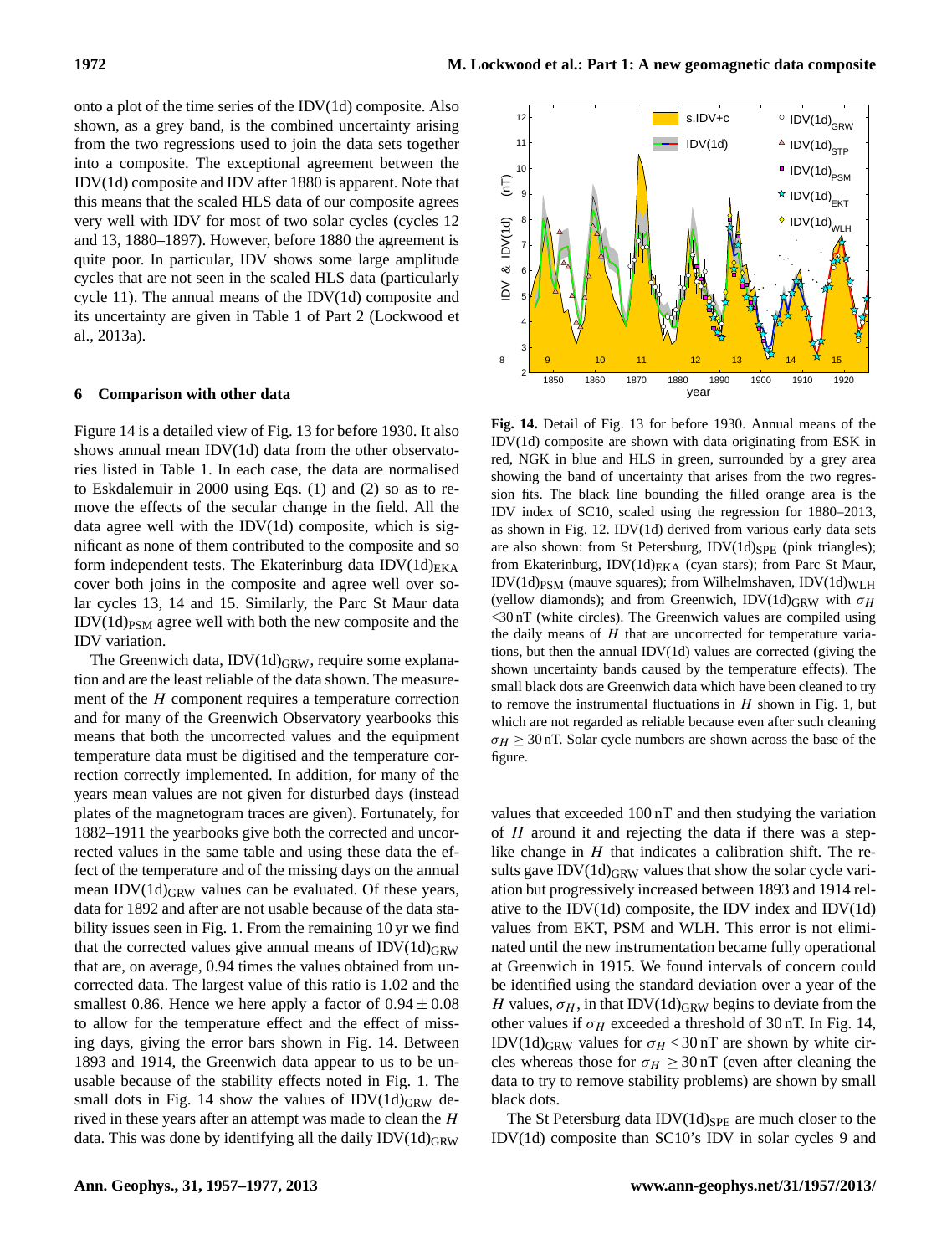10 (before 1865). Very similar results are obtained using data from the other early Russian stations Nertchinsk (NER) and Barnaul (BAR) (Nevanlinna and Häkkinen, 2010). There are also data at this time from Ekaterinburg. However, as for the Greenwich data for 1893–1914 there are stability problems in the H data series in that  $\sigma_H \geq 30$  nT for several of the years and the IDV(1d) $_{EKA}$  values are higher than IDV(1d) $_{SPE}$ ,  $IDV(1d)_{BAR}$  and  $IDV(1d)_{NER}$ . Within the uncertainty error bars, the Greenwich data agree with the IDV(1d) composite but not with the IDV series: however given the several concerns about the Greenwich data, we consider this comparison indicative rather than definitive.

#### **7 Correlations of monthly data**

From the last section, the IDV(1d) composite derived here is very similar indeed to the IDV index, compiled from many stations, after about 1880. However, before 1880 there are considerable differences. At this time the composite is derived from the Helsinki magnetometer data. On the other hand, at this time IDV is the linearly regressed  $u$  index which, before the introduction of data from Batavia in 1884, was derived from data from two stations: Greenwich and Bombay. Before 1872, u is constructed from proxy relationships to diurnal variation in declination observed at Greenwich at fixed hours of the day (termed  $E$ ) and from the summed deviation from its mean of the diurnal variation of H detected at the Colaba Observatory, Bombay (termed s) (Bartels, 1932; Svalgaard and Cliver, 2010). The s and  $E$  data are fitted to the genuine u index data for between 1872 and about 1905 and the regression used to construct a proxy u for before 1872. Hence it becomes particularly important to assess the accuracy of the  $u$  data for 1872–1905.

It is very difficult to establish which of the two sequences is in error (or if both are), with so little and inadequate data to test them against. Of the two, the Helsinki data is by far the most homogeneous in its derivation, using the same procedures on the same equipment at the same site throughout. In contrast, the  $u$  index sequence contains major changes in its construction at both 1872 and 1884. Because we have hourly data from Helsinki we can test it through its  $\langle r_{\text{UT}} \rangle$  value: Fig. 2 shows that it behaves in a similar way to other stations when comparable data are available. We cannot apply the same test to  $u$  as we have only monthly values.

It is illuminating to look at the coherence of modern data at different sites for monthly averaging timescales and compare it with the corresponding behaviour of the early data as we go back in time. The lower panel in Fig. 15 shows monthly means of the IDV(1d) from Eskdalemuir, Nurmijärvi and Hartland over a 27 yr interval (1981–2008). The Nurmijärvi Observatory has been chosen here as it is the modern station closest to the Helsinki Observatory which is used to compile the composite. The degree of correspondence between the three time series is extremely high, with an overall cor-



**Fig. 15.** Monthly means of IDV(1d) from various sources. The upper panel shows early data (1871–1898) and the lower panel an interval of modern data of the same duration (1981–2008). The upper panel shows data from Parc St Maur,  $IDV(1d)_{PSM}$  (in mauve), from Wilhelmshaven,  $IDV(1d)_{WLH}$  (in orange), and from Helsinki, IDV(1d)<sub>HLS</sub> (in green), along with the scaled u index,  $s \cdot (10u) + c$ where s and c are given by the regression shown in Fig. 9 (in blue). (Note that the IDV =  $10u$  at this time). The lower panel shows data from Eskdalemuir, IDV(1d)<sub>ESK</sub> (in red), Nurmijärvi, IDV(1d)<sub>NUR</sub> (in green) and Hartland (in orange).

relation of 0.931 between NUR and ESK and 0.974 between HAD and ESK for these 27 d means. Taking correlations over 3 yr intervals, and incrementing the start of those intervals by 1 yr, yields 25 correlation coefficients between the NUR and ESK data,  $r_{EN}$ . The mean of these 25  $r_{EN}$  values,  $\langle r_{EN} \rangle$  is 0.906 with a standard deviation of  $\sigma_{EN} = 0.042$ . There is no temporal trend in the  $r_{FN}$  values. This high level of agreement is achieved because the observations at both Eskdalemuir and Nurmijärvi are made to the very high standards of modern observatories. Ideally, we would wish the early data to match up to this standard.

The upper panel in Fig. 15 shows early IDV(1d) data, also for a 27 yr interval (1871–1898), from Helsinki (in green), Parc St Maur (in mauve), Wilhelmshaven (in orange), along with the scaled u index,  $s \cdot (10u) + c$ , where the regression constants s and c are given by the linear fit shown in Fig. 12. It can be seen that there is still considerable agreement, but the correspondence is not as exact as for the modern data in the lower panel of the figure.

To quantify this, we here take correlation coefficients between the data series over 3 yr intervals (incrementing the start dates by a year) for the pairs of observatories, using the same procedure described above to derive  $r_{EN}$  for the modern ESK and NUR data. The results are shown in the upper panel in Fig. 16. For comparison, the horizontal black line shows  $\langle r_{\rm EN} \rangle$  from the NUR and ESK correlations described above and the grey band around it shows  $\langle r_{\rm EN} \rangle \pm 2\sigma_{\rm EN}$ . The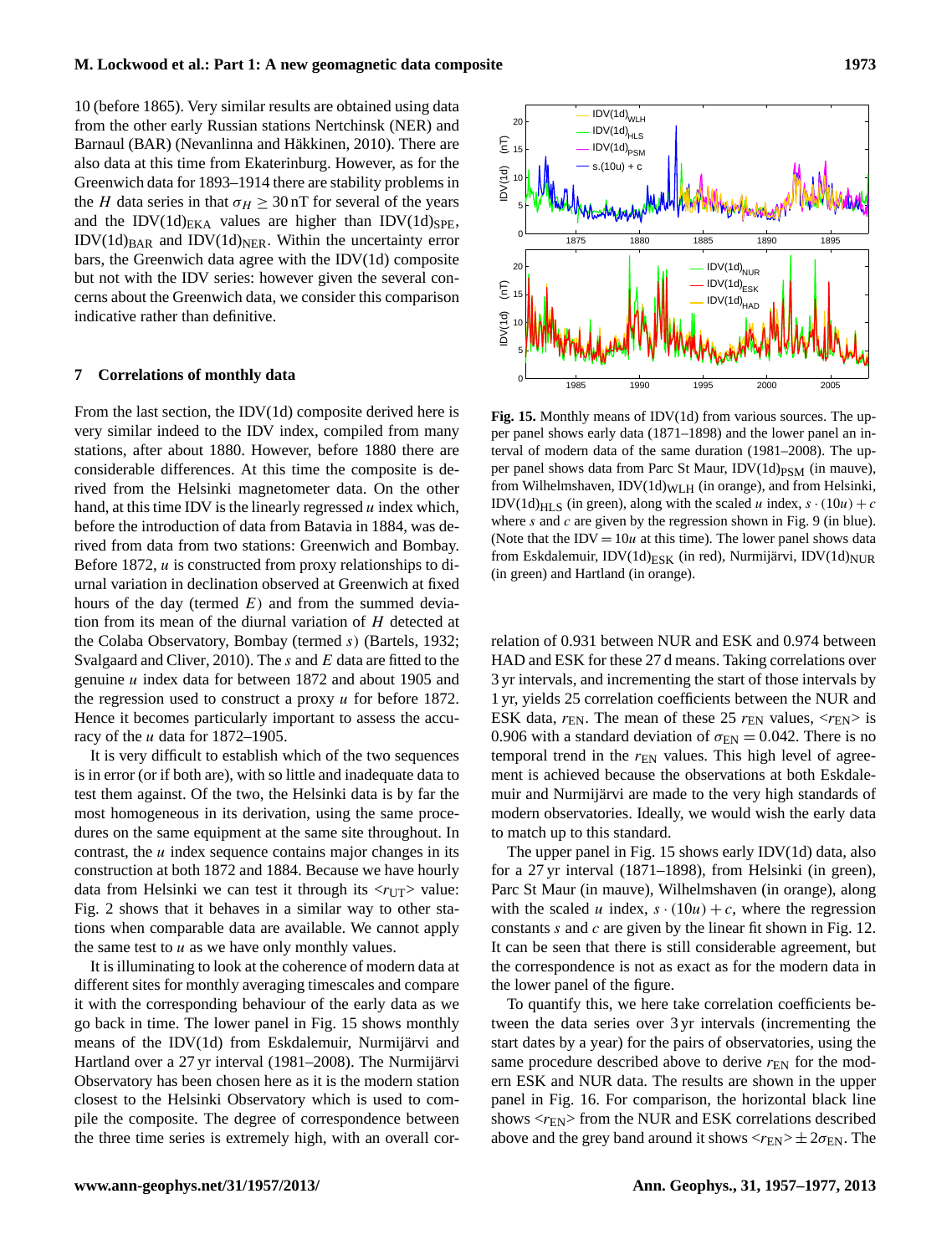

Fig. 16. (Top) Correlation coefficients, r, in 3 yr windows of monthly data: (black and green dashed line) u and IDV(1d) $_{\rm HI,S}$ ; (black and mauve)  $u$  and IDV(1d)<sub>PSM</sub>; (black and yellow)  $u$  and IDV(1d)WLH; (mauve and yellow) IDV(1d)<sub>PSM</sub> and IDV(1d)<sub>WLH</sub>; (green and yellow)  $IDV(1d)_{HLS}$  and  $IDV(1d)_{WLH}$ ; (green and mauve) IDV(1d) $_{\text{PSM}}$  and IDV(1d) $_{\text{HLS}}$ . The last line has been shifted up by 0.05 (approximately a line width) to avoid it sitting on top of other lines. The black horizontal line is the mean  $\langle r_{\rm EN} \rangle$ for the modern data shown in Fig. 15,  $r_{EN}$  being the correlation coefficient between IDV(1d)<sub>ESK</sub> and IDV(1d)<sub>NUR</sub> in 3 yr windows between 1981 and 2008, and is surrounded by a grey band  $2\sigma_{EN}$ wide, where  $\sigma_{EN}$  is the standard deviation of the  $r_{EN}$  values. (Bottom) 36-point (3 yr) running means over the same interval of (green)  $IDV(1d)_{HLS}$ ; (mauve)  $IDV(1d)_{PSM}$ ; (yellow)  $IDV(1d)_{WLH}$ ; (blue) IDV(1d)<sub>NGK</sub>; and (black) the scaled u index,  $s \cdot (10u) + c$ , where s and  $c$  are given by the regression shown in Fig. 12. Note that all IDV(1d) values used or shown here are as derived from published station  $H$  values with no re-calibrations.

pairs of colours of the dashed lines match the colour coding used in Figs. 1 and 2 (green for HLS, mauve for PSM, yellow for WLH) while blue is used for  $u$ . Hence the mauve and yellow dashed line is the correlation between PSM and WLH, the green/yellow dashed line is for the pairing of HLS and WHL, and so on. The lower panel in Fig. 16 shows 3 yr running means of the daily data, also using the same colour coding scheme.

The PSM and WLH correlation (mauve/yellow line) remains within, or very close to, the  $\langle r_{\rm EN} \rangle \pm 2\sigma_{\rm EN}$  grey band at all times. Hence these two stations show a coherence in their data series that matches that of modern data and implying that they match modern standards of accuracy on the monthly timescales studied. Between 1886 and 1896, the same is true for the correlations between WLH and  $u$ (yellow/blue dashed line) and WLH and HLS (yellow/green dashed line). Hence we can have great confidence in both  $u$  and the HLS data at this time. (Figure 16 confirms that the quality of the HLS data falls after 1896 due to the increased noise at the site as the correlations of HLS with both PSM and WLH fall.) This agrees with the behaviour of the annual means shown in Fig. 11, in that IDV (based on *u*) and the composite (based on IDV $(1d)_{HLS}$ ) agree very closely after about 1886. However, before 1886 the correlations of IDV(1d)<sub>WLH</sub> with u and IDV(1d)<sub>HLS</sub> both decline as we go back in time, such that they are notably lower than the range for the modern data. Given that the correlation between  $IDV(1d)_{WLH}$  and  $IDV(1d)_{PSM}$  remains at high levels, this strongly implies that both the  $u$  index and HLS data decline in accuracy as we move back in time from 1886. The similarity of the declines in the correlations of both PSM and WLH with both  $u$  and HLS suggests that both  $u$  and HLS data are similarly affected. The plot indicates that the data meet modern standards in terms of their coherence after about 1886, but there is a detectable decline as one goes back in time before then. If the plot is taken at face value it implies that the magnetometry techniques improved rather considerably over a rather short interval (about 7 yr between 1887 and 1894). Note the need to use annual correction factors on the Greenwich data mean that we cannot apply the same tests to monthly data.

Also shown is the correlation between u and IDV(1d)<sub>HLS</sub> (black/green line). The decay in quality of both  $u$  and  $IDV(1d)_{HLS}$  around 1883, as inferred by comparison with the WLH and PSM data, is seen as a deeper minimum in the variation of this correlation. Earlier still, this correlation shows considerable variability, reaching almost the modern levels around 1880 but with another deep minimum around 1877. There is no categorical way of knowing if this difference arises from u or the Helsinki data or both.

#### **8 Discussion and conclusions**

We have presented a new composite of geomagnetic activity based on interdiurnal variability in the observed horizontal component of the geomagnetic field. The aim is that the composite is as close to homogeneous in its construction as it possibly can be: it uses data from Helsinki for 1846–1890 (inclusive) and 1893–1897 and from Eskdalemuir from 1911 to the present day. The gaps are filled using data from the Potsdam (1891–1892 and 1898–1907) and the nearby Seddin observatories (1908–1910) and intercalibration achieved using the Potsdam–Seddin sequence (1890–1931). We revert to using the interdiurnal variation between daily means (as employed by Bartels, 1932), rather than just the midnight value used in IDV, and we name the index derived as IDV(1d) to avoid potential confusion. Allowance has been made for the effects of secular changes in the geomagnetic field on the geomagnetic latitude of the stations used. The uncertainties in the composite due to the necessary intercalibrations of the stations have been computed. In all cases, we have ensured that regression fits used are homoskedastic and unbiased and that the fit residuals follow a normal distribution, as required for least-squares fitting.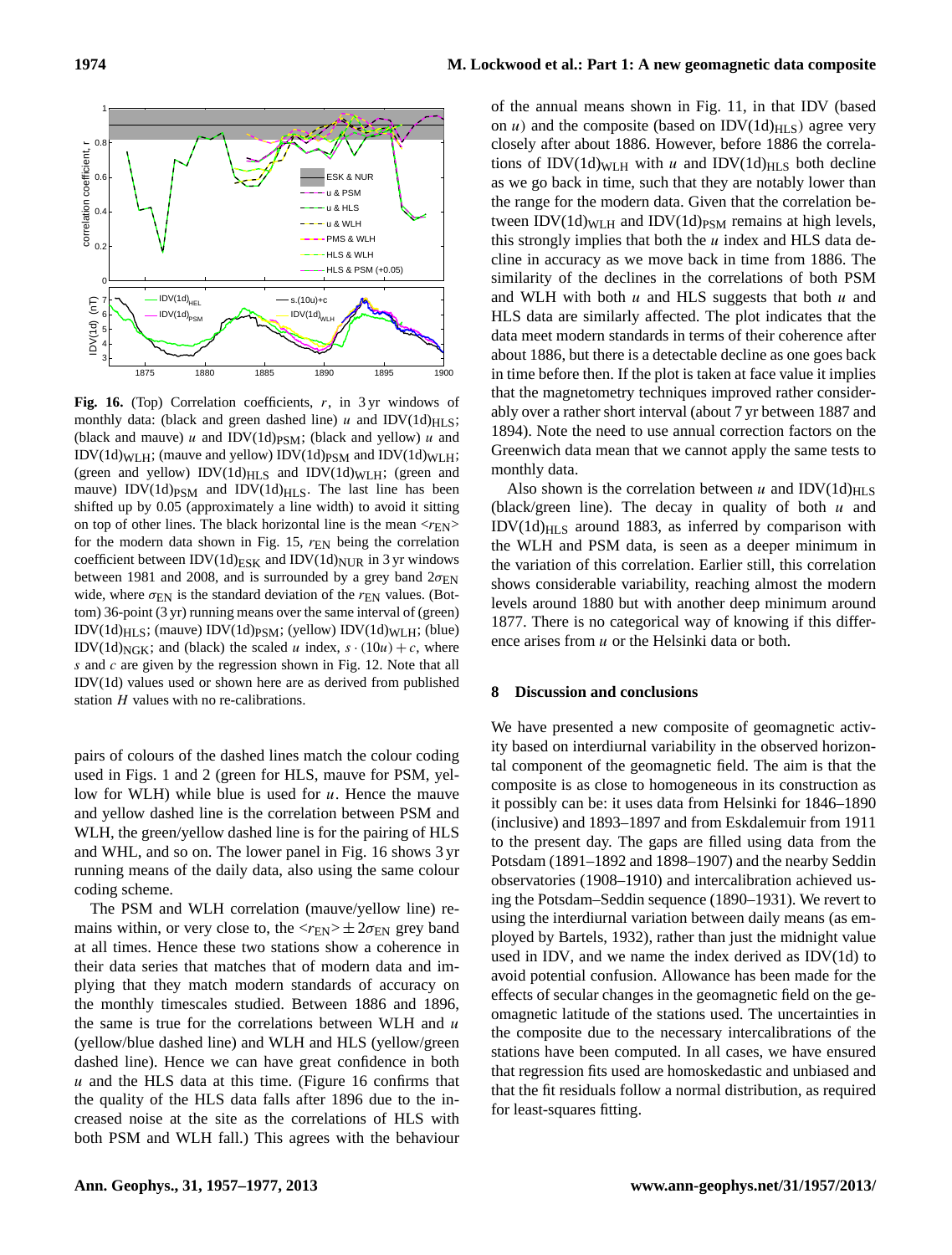The composite has been tested against independent early data from Greenwich, St Petersburg, Parc St Maur, Ekaterinburg and the composite  $u$  index, compiled from 1–6 stations by Bartels (1932). For the 20th century it is tested against the IDV index of SC10. In order to do this we have digitised the data from the Greenwich yearbooks and applied the temperature correction to annual values, rather than to each hourly mean. Agreement between these other data and the IDV(1d) composite was found to be extremely good in all cases, with two exceptions.

Firstly, the Greenwich data are shown to have degraded in quality, even in annual means, after about 1890 until new instrumentation was installed in 1915. We note that Bartels (1932) had similar misgivings about the Greenwich data. Secondly, we find that the Bartels  $u$  index does not agree at all well with the Helsinki data before about 1880, with the solar cycle amplitudes and the average level geomagnetic activity before then considerably greater in  $u$ . Before 1872,  $u$  is based on proxy data rather than interdiurnal variability and, as previously discussed, Bartels himself did not regard these data as satisfactory. After 1886, u agrees very well the Helsinki data (until the noise problem at the Helsinki site degrades the quality of the data after 1896). We here find the  $u$ data between 1872 and 1886 also shows solar cycles greater in amplitude than is seen in the Helsinki data (see the lower panel in Fig. 13). This would also explain the larger cycles in  $u$  before 1872 because the  $s$  and  $E$  proxies used before 1872 have been fitted to solar cycles in  $u$  that are too large in amplitude.

The one firm conclusion we can make is that the  $u$  index (and hence IDV) and the Helsinki data are not in such good agreement before 1886. There is no definitive test that allows us to state, with total certainty, the relative contributions that their respective errors make to the discrepancy. However there are a number of reasons to place much greater faith in the Helsinki data. The Helsinki data are a homogeneous set of continuous measurements made for 70 yr from the same site with the same equipment and using the same procedures (Nevanlinna, 2004; Nevanlinna and Häkkinen, 2010). On the other hand,  $u$  is compiled from a mixture of sources and relies on proxies for the interdiurnal variation before 1872. Before the start of the Batavia data in 1884, the actual interdiurnal variation data between 1872 and 1884 is taken from Greenwich and Bombay. We here find the stability of the Greenwich data to be poor and variable, as did Bartels and he ascribed Greenwich lower weighting in  $u$  as a result. We also note Bartels expressed concerns about the effects of many data gaps on the monthly means of some of the early Bombay data and ascribes that station half weighting also at such times. Thus for much of the early interval,  $u$  is based on Bombay and Greenwich data with weightings of 1 and 0.5, respectively. A point to note is that  $u$  uses whole-day means (as does IDV(1d) but unlike IDV) and the analysis for lowlatitude modern data shown in Fig. 3 reveals that the Bombay u data will have had a peak response of about *BV*−0.<sup>4</sup> whereas the Greenwich data will have had a peak response close to  $BV^{-0.2}$ . This means that fast speed flow streams which raise annual means of  $V$  will cause  $u$  to be lower than an index with a peak response of  $B$ . This fits with the differences between  $u$  (and hence IDV) and IDV(1d) (and the Russian stations) in the declining phases of the solar cycles. The  $u$  index also mixes midlatitude and equatorial stations and so the range of latitude correction factors is large. Using the  $\Lambda$  values from geomagnetic field models for the stations and the empirical dependence of station responses in modern times we make allowance for the secular drift in the station locations. The one direct test that we have been able to make is that the earliest Helsinki data agree very well with interdiurnal variation data from the Russian observatories, St Petersburg, Nertchinsk and Barnaul (Nevanlinna and Häkkinen, 2010), whereas the  $u$  index data (at this time based on the proxies) do not. Hence we think that Bartels' warnings that the pre-1872 data should be regarded as unsatisfactory and illustrative are both well-founded and wise.

This paper is the first of a series of three. In Part 2 (Lockwood et al., 2013a) we employ the composite described here to reconstruct the interplanetary magnetic field (IMF) from 1845 to the present day. In Part 3 (Lockwood et al., 2013b), we construct a range index composite that is as homogeneous as it can be and apply the method of Lockwood et al. (1999) (as adapted by Lockwood and Owens (2011) to yield the near-Earth IMF rather than the open solar flux) and compare the results with those of Part 2.

*Acknowledgements.* The authors are grateful to by the staff of the British Geological Survey, Edinburgh and the World Data Centre (WDC) for Geomagnetism, Edinburgh for digital data and for scanning the Greenwich yearbooks. In particular, we thank Ellen Clarke and Sarah Reay for assistance and valuable discussions. The Niemegk data composite was supplied by Hans-Joachim Linthe of GeoForschungs Zentrum, Potsdam, Germany. The Helsinki data were digitised from yearbooks and paper records by Anneli Ketola with the help of several staff of the Finnish Meteorological Institute and pupils of the Hankasalmi upper secondary school. Other data were obtained via the WDC for Solar Terrestrial Physics, Chilton and from UCLA's Virtual Magnetospheric Observatory Data Repository, in particular the hourly means deposited there by L. Svalgaard and E. W. Cliver. We acknowledge the great many scientists and engineers who helped in the recording and dissemination of the long data sequences on geomagnetism and near-Earth space monitoring employed here.

Topical Editor M. Temmer thanks I. Richardson, E. W. Cliver, and S. Macmillan for their help in evaluating this paper.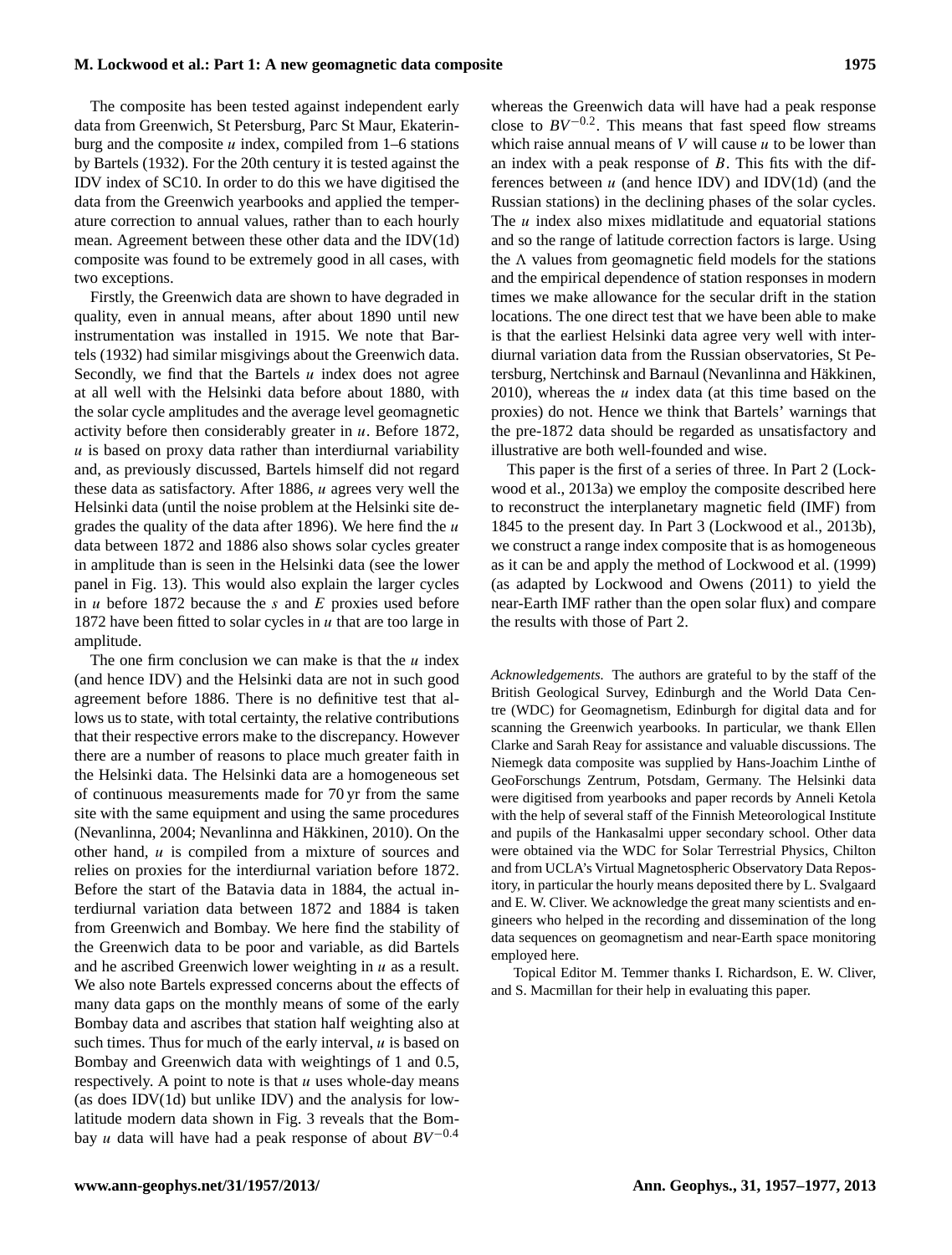## **References**

- Barraclough, D. R.: Spherical Harmonic Analyses of the Geomagnetic Field for Eight Epochs between 1600 and 1910, Geophysical J. of the R.A.S., 36, 497–513, doi[:10.1111/j.1365-](http://dx.doi.org/10.1111/j.1365-246X.1974.tb00611.x) [246X.1974.tb00611.x,](http://dx.doi.org/10.1111/j.1365-246X.1974.tb00611.x) 1974.
- Barraclough, D. R.: Spherical harmonic models of the geomagnetic field, Inst. Geol. Sci., Geomagn. Bull., 8., Stationery Office Books (London), ISBN-10: 0118812696, ISBN-13: 9780118812696, 1978.
- Bartels, J.: Terrestrial-magnetic activity and its relations to solar phenomena, Terr. Magn. Atmos. Electr., 37, 1–52, doi[:10.1029/TE037i001p00001,](http://dx.doi.org/10.1029/TE037i001p00001) 1932.
- Bartels, J., Heck, N. H., and Johnston, H. F.: The three-hour-range index measuring geomagnetic activity, J. Geophys. Res., 44, 411–454, doi[:10.1029/TE044i004p00411,](http://dx.doi.org/10.1029/TE044i004p00411) 1939.
- Brum, C. G. M., Tepley, C. A., Fentzke, J. T., Robles, E., dos Santos, P. T., and Gonzalez, S. A.: Long-term changes in the thermospheric neutral winds over Arecibo: Climatology based on over three decades of Fabry-Perot observations , J. Geophys. Res., 117, A00H14, doi[:10.1029/2011JA016458,](http://dx.doi.org/10.1029/2011JA016458) 2012.
- Clilverd, M. A., Clark, T. D. G., Clarke, E., and Rishbeth, H.: Increased magnetic storm activity from 1868 to 1995, J. Atmos. Sol.-Terr. Phy., 60, 1047–1056, doi[:10.1016/S1364-](http://dx.doi.org/10.1016/S1364-6826(98)00049-2) [6826\(98\)00049-2,](http://dx.doi.org/10.1016/S1364-6826(98)00049-2) 1998.
- Clilverd, M. A., Clarke, E., Ulich, T., Linthe, J.-H., and Rishbeth, H.: Reconstructing the long-term aa index, J. Geophys. Res., 110, A07205, doi[:10.1029/2004JA010762,](http://dx.doi.org/10.1029/2004JA010762) 2005.
- Cnossen, I. and Richmond, A. D.: Changes in the Earth's magnetic field over the past century: Effects on the ionospherethermosphere system and solar quiet (Sq) magnetic variation, J. Geophys. Res., 118, 849–858, doi[:10.1029/2012JA018447,](http://dx.doi.org/10.1029/2012JA018447) 2013.
- Feynman, J. and Crooker, N. U.: The solar wind at the turn of the century, Nature, 275, 626–627, doi[:10.1038/275626a0,](http://dx.doi.org/10.1038/275626a0) 1978.
- Finch, I. and Lockwood, M.: Solar wind-magnetosphere coupling functions on timescales of 1 day to 1 year, Ann. Geophys., 25, 495–506, doi[:10.5194/angeo-25-495-2007,](http://dx.doi.org/10.5194/angeo-25-495-2007) 2007.
- Finch, I. D., Lockwood, M., and Rouillard, A. P.: Effects of solar wind magnetosphere coupling recorded at different geomagnetic latitudes: Separation of directly-driven and storage/release systems, Geophys. Res. Lett., 35, L21105, doi[:10.1029/2008GL035399,](http://dx.doi.org/10.1029/2008GL035399) 2008.
- Finlay, C. C., Maus, S., Beggan, C. D., Bondar, T. N., Chambodut, A., Chernova, T. A., Chulliat, A., Golovkov, V. P., Hamilton, B., Hamoudi, M., Holme, R., Hulot, G., Kuang, W., Langlais, B., Lesur, V., Lowes, F. J., Lühr, H., Macmillan, S., Mandea, M., McLean, S., Manoj, C., Menvielle, M., Michaelis, I., Olsen, N., Rauberg, J., Rother, M., Sabaka, T. J., Tangborn, A., Tøffner-Clausen, L., Thébault, E., Thomson, A. W. P., Wardinski, I., Wei, Z., and Zvereva, T. I.: International Geomagnetic Reference Field: the eleventh generation, Geophys. J. Int., 183, 1216–1230, doi[:10.1111/j.1365-246X.2010.04804.x,](http://dx.doi.org/10.1111/j.1365-246X.2010.04804.x) 2010.
- Gustafsson, G., Papitashvili, N. E., and Papitashvili, V. O.: A Revised Corrected Geomagnetic Coordinate System for Epochs 1985 and 1990, J. Atmos. Terr. Phys., 54, 1609–1631, 1992.
- Harrison, R. G.: Long term measurements of the global atmospheric electric circuit at Eskdalemuir, Scotland, 1911–1981, Atmos. Res., 70, 1–19, doi[:10.1016/j.atmosres.2003.09.007,](http://dx.doi.org/10.1016/j.atmosres.2003.09.007) 2004.
- Jackson, A., Jonkers, A. R., and Walker, M. R.: Four centuries of geomagnetic secular variation from historical records, Philos. T. Roy. Soc. A, 358, 957–990, doi[:10.1098/rsta.2000.0569,](http://dx.doi.org/10.1098/rsta.2000.0569) 2000.
- Kivelson, M. G. and Hughes, W. J.: On the threshold for triggering substorms, Planet. Space Sci., 38, 211–220, doi[:10.1016/0032-](http://dx.doi.org/10.1016/0032-0633(90)90085-5) [0633\(90\)90085-5,](http://dx.doi.org/10.1016/0032-0633(90)90085-5) 1990.
- Lockwood, M.: Twenty-three cycles of changing open solar magnetic flux, J. Geophys. Res., 108, 1128, doi[:10.1029/2002JA009431,](http://dx.doi.org/10.1029/2002JA009431) 2003.
- Lockwood, M.: Solar change and climate: an update in the light of the current exceptional solar minimum, Proc. R. Soc. A, 466, 303–329, doi[:10.1098/rspa.2009.0519,](http://dx.doi.org/10.1098/rspa.2009.0519) 2010.
- Lockwood, M.: Reconstruction and Prediction of Variations in the Open Solar Magnetic Flux and Interplanetary Conditions, Living Reviews in Solar Physics, 10, 4, doi[:10.12942/lrsp-2013-4,](http://dx.doi.org/10.12942/lrsp-2013-4) 2013.
- Lockwood, M. and Owens, M. J.: Centennial changes in the heliospheric magnetic field and open solar flux: the consensus view from geomagnetic data and cosmogenic isotopes and its implications, J. Geophys. Res., 116, A04109, doi[:10.1029/2010JA016220,](http://dx.doi.org/10.1029/2010JA016220) 2011.
- Lockwood, M., Stamper, R., and Wild, M. N.: A doubling of the sun's coronal magnetic field during the last 100 years, Nature, 399, 437–439, doi[:10.1038/20867,](http://dx.doi.org/10.1038/20867) 1999.
- Lockwood, M., Rouillard, A. P., Finch, I. D., and Stamper, R.: Comment on The IDV index: its derivation and use in inferring long-term variations of the interplanetary magnetic field strength by Svalgaard and Cliver, J. Geophys. Res., 111, A09109, doi[:10.1029/2006JA011640,](http://dx.doi.org/10.1029/2006JA011640) 2006a.
- Lockwood, M., Whiter, D., Hancock, B., Henwood, R., Ulich, T., Linthe, H. J., Clarke, E., and Clilverd, M.: The long-term drift in geomagnetic activity: calibration of the *aa* index using data from a variety of magnetometer stations, Rutherford Appleton Laboratory (RAL), Harwell Oxford, UK, [http://www.eiscat.rl.ac.uk/Members/mike/publications/pdfs/sub/](http://www.eiscat.rl.ac.uk/Members/mike/publications/pdfs/sub/241_Lockwood_aa_correct_S1a.pdf) [241\\_Lockwood\\_aa\\_correct\\_S1a.pdf,](http://www.eiscat.rl.ac.uk/Members/mike/publications/pdfs/sub/241_Lockwood_aa_correct_S1a.pdf) 2006b.
- Lockwood, M., Rouillard, A. P., and Finch, I. D.: The rise and fall of open solar flux during the current grand solar maximum, Astrophys. J., 700, 937–944, doi[:10.1088/0004-637X/700/2/937,](http://dx.doi.org/10.1088/0004-637X/700/2/937) 2009.
- Lockwood, M., Owens, M. J., Barnard, L., Davis, C. J., and Thomas, S.: Solar cycle 24: What is the Sun up to?, Astron. Geophys., 53, 3.09–3.15, doi[:10.1111/j.1468-4004.2012.53309.x,](http://dx.doi.org/10.1111/j.1468-4004.2012.53309.x) 2012.
- Lockwood, M., Barnard, L., Nevanlinna, H., Owens, M. J., Harrison, R. G., Rouillard, A. P., and Davis, C. J.: Reconstruction of geomagnetic activity and near-Earth interplanetary conditions over the past 167 yr – Part 2: A new reconstruction of the interplanetary magnetic field, Ann. Geophys., 31, 1979–1992, doi[:10.5194/angeo-31-1979-2013,](http://dx.doi.org/10.5194/angeo-31-1979-2013) 2013a.
- Lockwood, M., Barnard, L., Nevanlinna, H., Owens, M. J., Harrison, R. G., Rouillard, A. P., and Davis, C. J.: Reconstruction of geomagnetic activity and near-Earth interplanetary conditions over the past 167 years: 3. A new range index composite and reconstruction of solar wind speed, in preparation, 2013b.
- Love, J. J.: Long-term biases in geomagnetic  $K$  and  $aa$  indices, Ann. Geophys., 29, 1365–1375, doi[:10.5194/angeo-29-1365-](http://dx.doi.org/10.5194/angeo-29-1365-2011) [2011,](http://dx.doi.org/10.5194/angeo-29-1365-2011) 2011.
- Malin, S. R. C.: Geomagnetism at the Royal Observatory, Greenwich, Q. J. Roy. Astron. Soc. London, 37, 65–74, 1996.